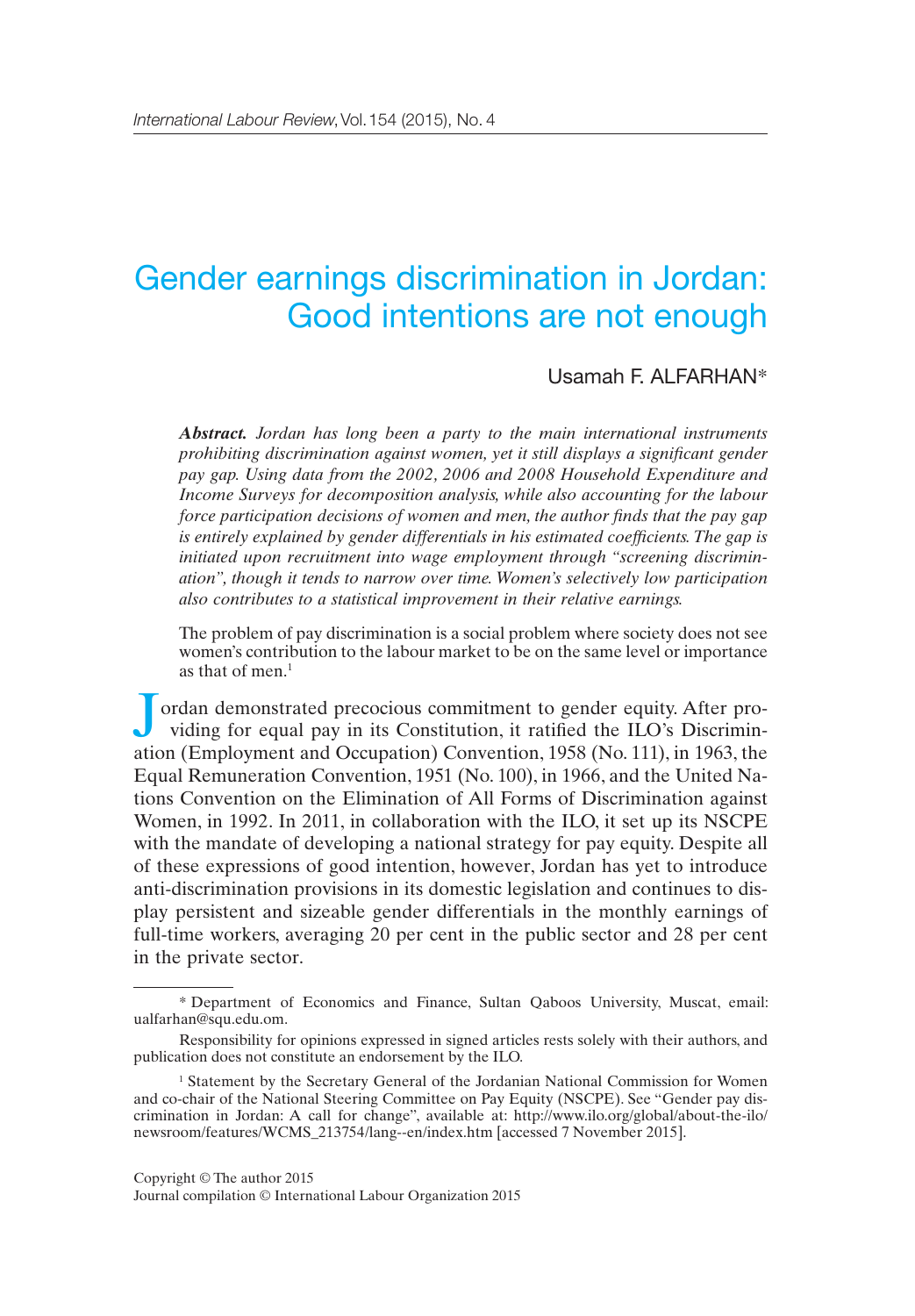Against this background – and given the general lack of empirical evidence on the composition of gender earnings differentials in the Middle East and North Africa (MENA) – this article applies a standard extension of the Oaxaca-Blinder decomposition technique to analyse gender pay differentials in Jordan using data for 2002, 2006 and 2008. It represents the most inclusive effort on this topic in Jordan to date, providing empirical evidence on a phenomenon that is much in need of regulation.

The remainder of the article is structured into five sections. The first briefly reviews the recent literature on countries of the region, and the second section describes the data set. The third section presents the methodology and the fourth reports the empirical results. The fifth section summarizes this article's conclusions and policy recommendations.

# Selected literature

Gender differentials in earnings have been widely discussed in the labour economics literature. However, the majority of contributions focus on developed market economies, where earnings distributions are typically more dispersed and influenced by market returns, or on economies in transition from a centrally planned to a market system. Much less attention has been devoted to developing countries, particularly those whose cultural norms or institutional environments strongly influence the life choices of women and men, their economic opportunities and decisions. Jordan falls within this category: it is a progressive MENA market economy, characterized by a moderately conservative set of norms that influences – and often dictates – the social and economic decisions of individuals. The following overview focuses mainly on the literature on developing and MENA countries.

In their case study of Lebanon, Dah, Abosedra and Dahbourah (2010) find that women earn significantly less than men. Their analysis, however, does not provide an empirical explanation of their observations. El-Hamidi and Said (2005) investigate gender wage gaps in Egypt and Morocco over the 1990s. They conclude that the contribution of discrimination to the gender wage gap is sizeable in both countries, albeit with a declining trend over time. These results are confirmed by Biltagy (2014) and Kandil (2009), who conclude that the gender wage gaps in Egypt in 1988, 2006 and 2012 were mainly caused by discrimination. Using data from the occupied Palestinian territories, Daoud (2005) estimates the gender differential in returns to schooling, and finds that although women possess equivalent education as compared to men, their returns to schooling are lower. Razavi and Habibi (2014) report that a considerable part of the gender wage gap observed at the wage distribution mean in the Islamic Republic Iran is due to discrimination, and that the relative magnitude of wage discrimination is smaller at higher skill levels.

Neuman and Oaxaca (2005) analyse wage differentials in Israel in the 1990s, showing that gender differentials are larger than ethnic differentials, and that gender discrimination is more widespread. Miki and Yuval (2011) further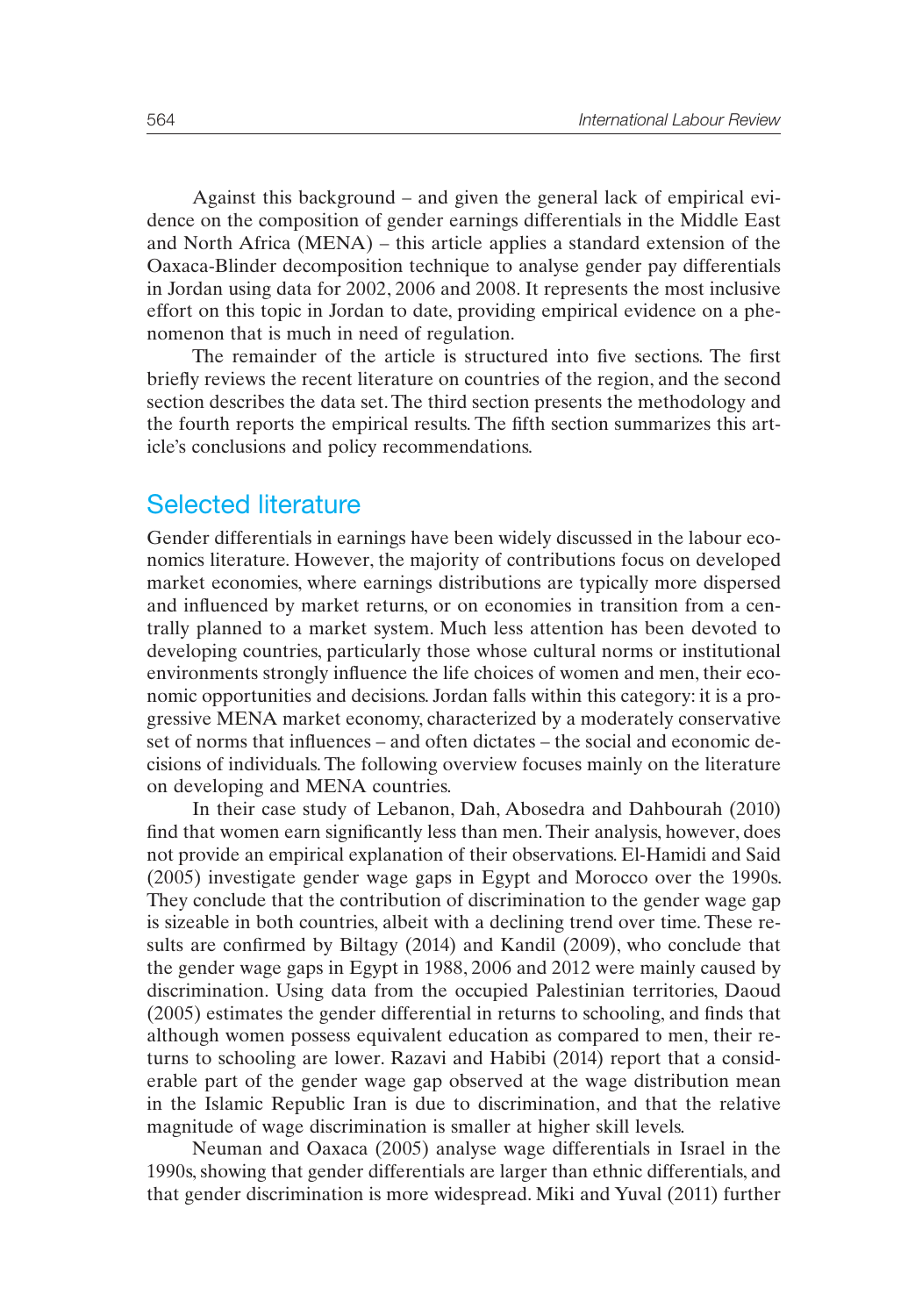observe that Israeli women tend to seek higher levels of educational attainment than men in order to reduce the gender wage gap; they conclude that this strategy is effective for women with strong abilities. In Turkey, Akhmedjonov (2012) reports that the wage differential between men and women is almost entirely explained by discrimination.

The literature on Jordan is very limited indeed. Said (2012) estimates gender wage differentials by industry, using the 2010 Jordanian Labor Market Survey. She computes the gender difference in the natural logarithm of mean wages, estimated by means of traditional Mincer wage regressions, while correcting for workers' participation decisions. In contrast with the observed gender wage differentials she reports (ibid., p. 81), according to which men earned 1.07 and 1.25 times as much as women in the public and private sectors, respectively, her estimates show a mean wage premium for women in the public sector and no gender wage differential in the private sector.

Such inconsistency between the observed and estimated differentials may be due to the way this author computes the wage differential, being the sum of two terms. The first is the gender differential in average characteristics, weighted by the simple arithmetic mean of the gender wage regressions' coefficients. The second is the gender differential in the regressions' coefficients, weighted by the simple arithmetic mean of the average characteristics of men and women. Said (2012, p. 85) refers to the latter term as more accurately describing the upper bound estimate of gender discrimination. However, as emphasized by the traditional Oaxaca (1973) decomposition, for this term to be defined as such, the differential in the regressions' coefficients should be weighted by the average characteristics of the subordinate group, namely women, if discrimination is assumed to work against them. Moreover, simply averaging the mean characteristics of the samples of men and women assigns an equal weight to both sexes. Nonetheless, as the female sample of wage earners is considerably smaller than the male sample, this procedure can potentially bias the size of this second term and, consequently, the estimated wage differential.

Another source of deviation between the observed and estimated gender wage differentials can be the wage regressions themselves. Although corrected for selection bias, the specifications of the wage regressions reported by Said (2012, p. 95) only take into account experience, education and a selection term. This leaves the estimated coefficients – and therefore the estimated gender wage differential – prone to omitted-variables bias. Examples of such variables include workers' occupations, industries and migration status, to name but a few. This article takes these problems into account, thereby providing more consistent and reliable estimates.

# Data and descriptive statistics

This study is based on cross-sectional data from the Jordanian Household Expenditure and Income Survey (HEIS) for 2002, 2006 and 2008. For the purposes of this article, the sample selected from this nationally representative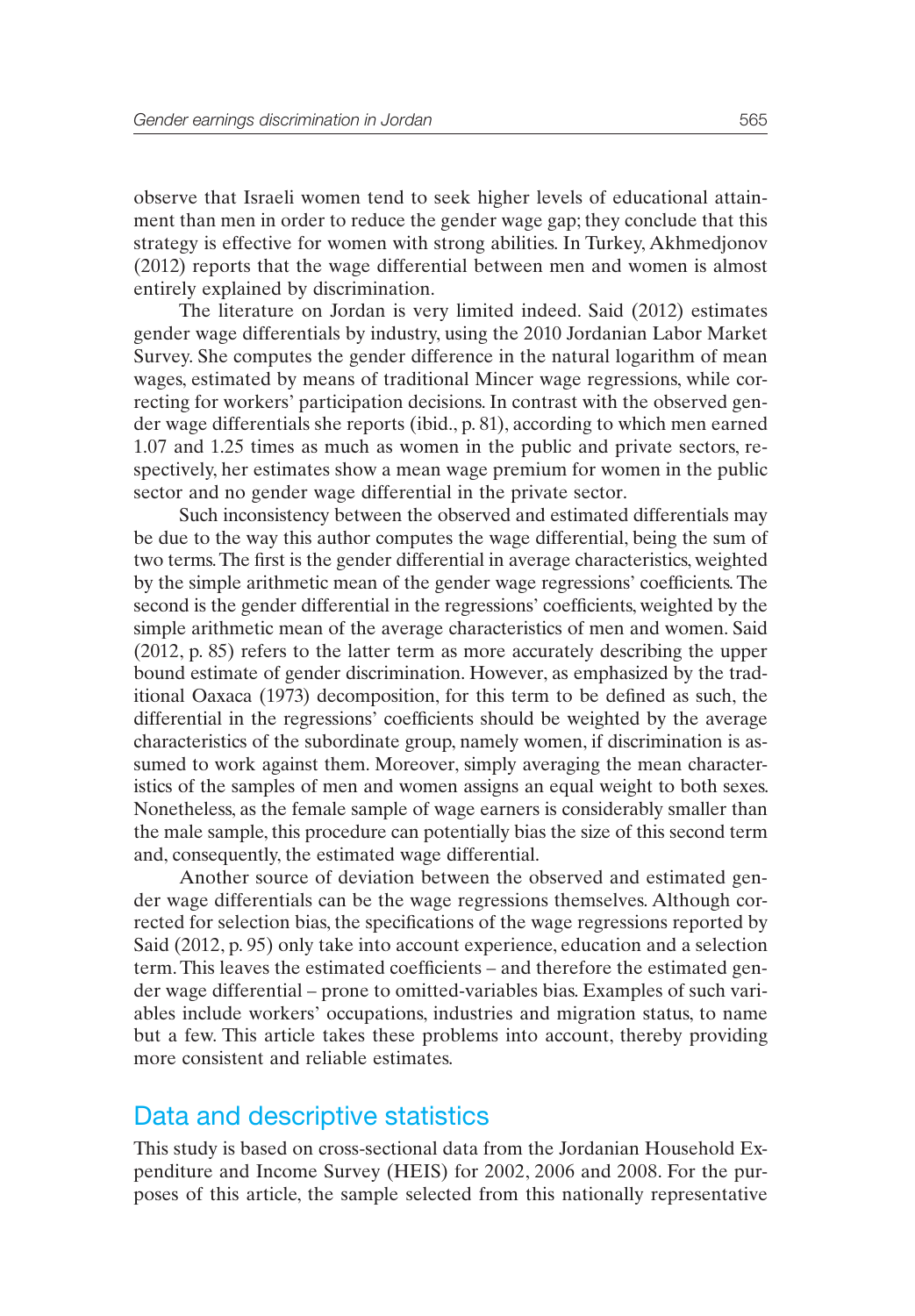

Figure 1. Women's earnings relative to the earnings distribution of men (percentiles)

data set consists of men and women aged 18–64 years, who had completed their education and worked in public or private wage employment, $2$  or chose not to participate in the labour force. Agricultural workers, military personnel, members of the police and civil defence forces and employees of international organizations are excluded. Applying these restrictions yielded an average sample of about 17,606 individuals per cross section, of whom 80.2 per cent of the men and 13.9 per cent of the women had decided to work. An individual is defined as choosing not to work when he/she is within the specified workingage range, is able to work, was not working during the week preceding the interview, was not actively looking for a job within the period of four weeks prior to the interview, and explicitly expressed unwillingness to accept a job offer during the period of one week before and two weeks after the interview.

The main variable of interest is real monthly earnings from employment.<sup>3</sup> This is defined as the sum of net wages/salaries and the value of non-cash compensation from employment at 2006 prices. The instruments for workers' participation decisions are marital status and real monthly non-labour income.

Considering women's position relative to the distribution of men's real monthly earnings, figure 1 shows no significant gender earnings gap in the

<sup>&</sup>lt;sup>2</sup> The HEIS does not provide sufficient detail to distinguish between formal and informal employment in the private sector.

<sup>3</sup> Earnings are reported in Jordanian dinars. Jordan follows a fixed exchange rate regime, where  $JOD1 = US$1.41$ .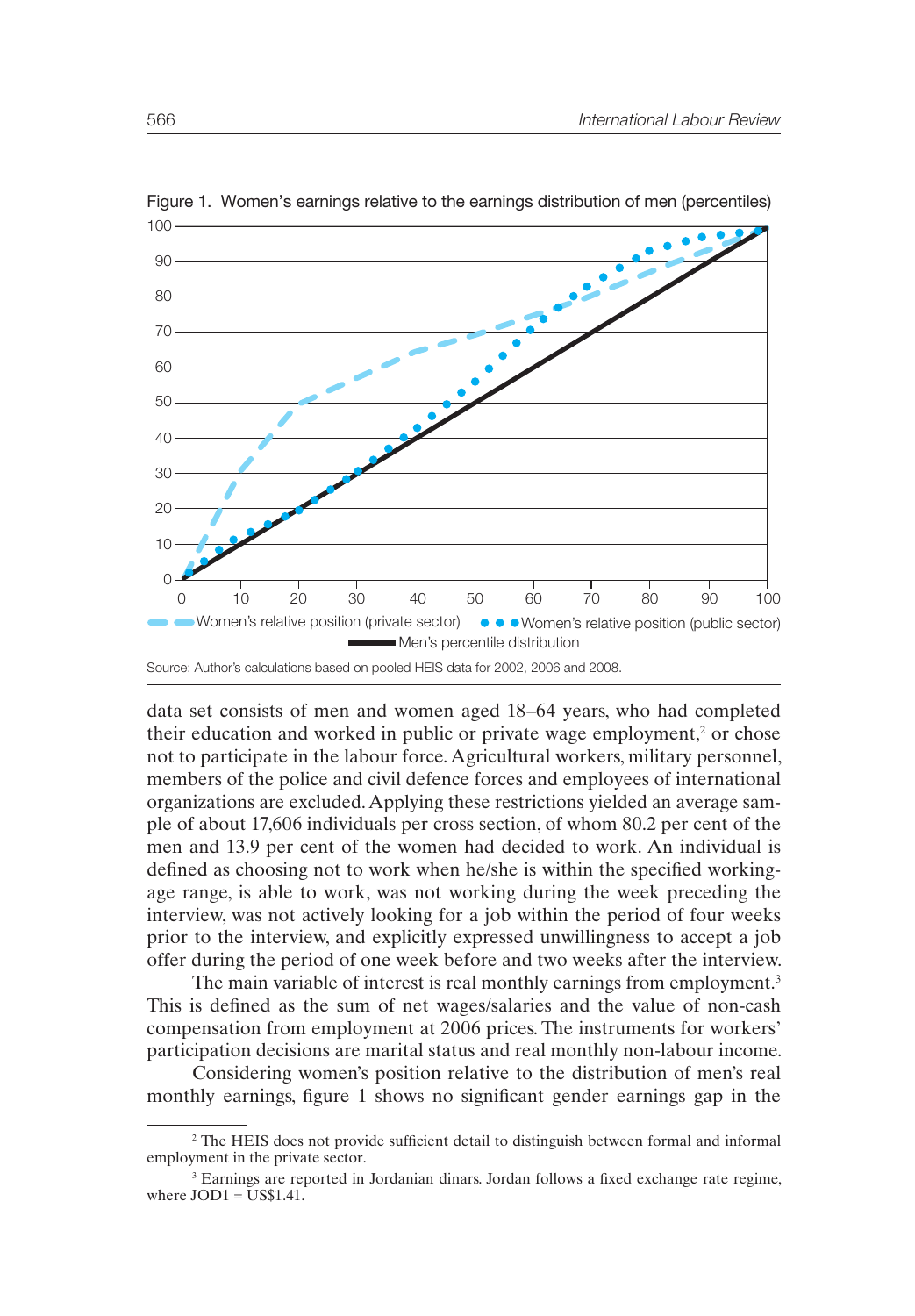| Variable                                        | Public sector |             |            | Private sector |       |             |      |              |
|-------------------------------------------------|---------------|-------------|------------|----------------|-------|-------------|------|--------------|
|                                                 | Women<br>Men  |             | Men        |                | Women |             |      |              |
|                                                 | Mean          | <b>SD</b>   | Mean       | <b>SD</b>      | Mean  | <b>SD</b>   | Mean | SD           |
| Monthly earnings JODs (2006=100)                |               | 303.4 225.1 | 242.4      | 116.7          |       | 230.8 232.9 |      | 166.0 149.3  |
| Monthly non-labour income JODs<br>$(2006=100)$  | 75.2          | 190.8       | 28.1       | 99.2           |       | 53.6 123.2  | 9.3  | 47.1         |
| Urban (%)                                       | 68.4          | 0.47        | 66.8       | 0.47           | 89.5  | 0.31        | 89.2 | 0.31         |
| Migrant (%)                                     | 0.3           | 0.06        | 0.5        | 0.07           | 5.1   | 0.22        | 15.0 | 0.36         |
| Age                                             |               | 37.4 10.27  | 33.8       | 7.91           | 33.1  | 10.63       | 29.4 | 7.38         |
| Marital status (%)                              |               |             |            |                |       |             |      |              |
| Single (reference group)                        | 27.6          | 0.45        | 39.8       | 0.49           | 41.6  | 0.49        | 75.5 | 0.43         |
| Married                                         | 72.0          | 0.45        | 55.9       | 0.50           | 58.0  | 0.49        | 19.8 | 0.40         |
| Divorced or separated                           | 0.3           | 0.05        | 2.2        | 0.15           | 0.3   | 0.06        | 3.4  | 0.18         |
| Widowed                                         | 0.1           | 0.03        | 2.2        | 0.15           | 0.1   | 0.03        | 1.3  | 0.11         |
| Educational attainment (%)                      |               |             |            |                |       |             |      |              |
| Illiterate or basic reading                     |               |             |            |                |       |             |      |              |
| and writing (reference group)                   | 6.6           | 0.25        | 2.8        | 0.16           | 6.3   | 0.24        | 6.6  | 0.25         |
| Primary school                                  | 33.6          | 0.47        | 7.8        | 0.27           | 54.4  | 0.50        | 25.6 | 0.44         |
| Secondary school                                | 12.1          | 0.33        | 6.4        | 0.25           | 16.2  | 0.37        | 14.8 | 0.36         |
| Community college                               | 15.1          | 0.36        | 33.9       | 0.47           | 9.2   | 0.29        | 22.7 | 0.42         |
| Bachelor's degree                               | 27.7          | 0.45        | 46.5       | 0.50           | 12.5  | 0.33        | 28.2 | 0.45         |
| Post-graduate degree                            | 5.0           | 0.22        | 2.5        | 0.16           | 1.4   | 0.12        | 2.2  | 0.15         |
| Potential experience                            |               | 18.6 11.12  | 13.0       | 8.47           |       | 16.0 11.06  | 10.6 | 8.09         |
| Occupation (%)                                  |               |             |            |                |       |             |      |              |
| Management                                      | 0.7           | 0.08        | 0.3        | 0.06           | 1.3   | 0.11        | 0.6  | 0.08         |
| Professional                                    | 34.5          | 0.48        | 59.0       | 0.49           | 11.9  | 0.32        | 31.5 | 0.46         |
| Technical or paraprofessional                   | 13.7          | 0.34        | 23.1       | 0.42           | 6.2   | 0.24        | 14.8 | 0.36         |
| Administration and administrative               | 11.2          | 0.31        |            | 0.27           | 5.8   | 0.23        | 12.2 |              |
| support<br>Sales (reference group)              | 2.6           | 0.16        | 7.8<br>3.1 | 0.17           | 18.7  | 0.39        | 11.3 | 0.33<br>0.32 |
| Industrial, construction                        |               |             |            |                |       |             |      |              |
| or equipment                                    | 18.1          | 0.38        | 0.5        | 0.07           | 44.7  | 0.50        | 11.8 | 0.32         |
| Manufacturing or utilities                      | 19.2          | 0.39        | 6.3        | 0.24           | 11.4  | 0.32        | 17.8 | 0.38         |
| Industry (%)                                    |               |             |            |                |       |             |      |              |
| Mining                                          | 4.8           | 0.21        | 0.2        | 0.04           | 1.3   | 0.11        | 0.0  | 0.02         |
| <b>Utilities</b>                                | 7.2           | 0.26        | 0.8        | 0.09           | 1.6   | 0.12        | 0.2  | 0.05         |
| Construction                                    | 2.1           | 0.14        | 0.4        | 0.06           | 11.5  | 0.32        | 1.5  | 0.12         |
| Manufacturing                                   | 1.3           | 0.11        | 0.5        | 0.07           | 23.2  | 0.42        | 19.7 | 0.40         |
| Wholesale and retail trade<br>(reference group) | 1.9           | 0.14        | 1.0        | 0.10           | 25.8  | 0.44        | 8.7  | 0.28         |
| Transportation or warehousing                   | 10.9          | 0.31        | 1.9        | 0.14           | 13.4  | 0.34        | 3.6  | 0.19         |

## Table 1. Sample means and standard deviations

*(continued overleaf)*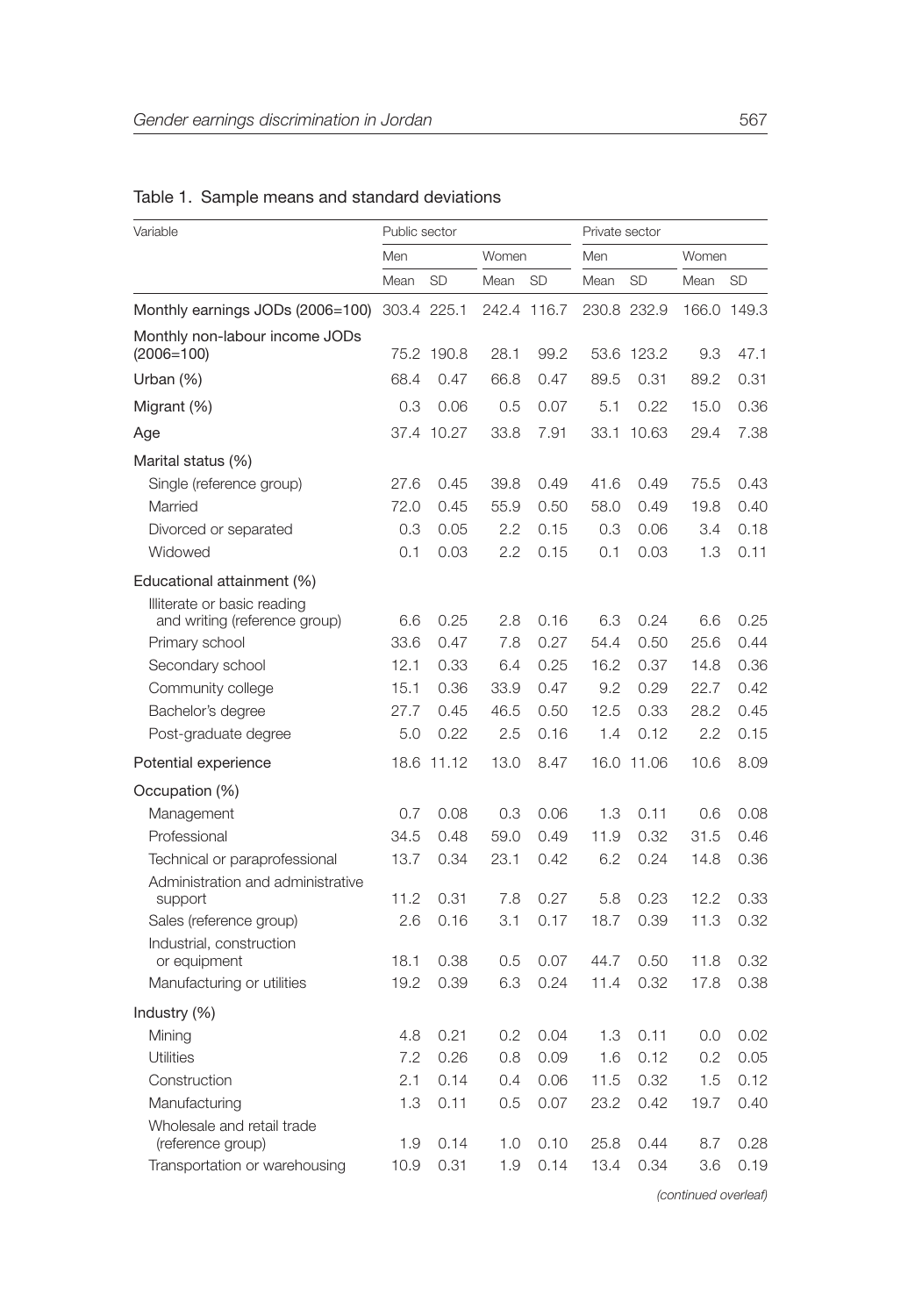| Variable                                                                         | Public sector |           |      |           | Private sector |           |      |           |  |
|----------------------------------------------------------------------------------|---------------|-----------|------|-----------|----------------|-----------|------|-----------|--|
|                                                                                  |               |           |      | Women     |                | Men       |      | Women     |  |
|                                                                                  | Mean          | <b>SD</b> | Mean | <b>SD</b> | Mean           | <b>SD</b> | Mean | <b>SD</b> |  |
| Industry (%)                                                                     |               |           |      |           |                |           |      |           |  |
| Finance or real estate                                                           | 1.7           | 0.13      | 1.0  | 0.10      | 8.3            | 0.28      | 13.8 | 0.34      |  |
| Education                                                                        | 37.9          | 0.49      | 68.8 | 0.46      | 3.5            | 0.18      | 23.1 | 0.42      |  |
| Health care                                                                      | 32.2          | 0.47      | 25.5 | 0.44      | 6.2            | 0.24      | 28.4 | 0.45      |  |
| Accommodation<br>or catering services                                            | 0.1           | 0.03      | 0.0  | 0.00      | 5.4            | 0.23      | 1.1  | 0.10      |  |
| Cross section (%)                                                                |               |           |      |           |                |           |      |           |  |
| Year 2002 (reference group)                                                      | 41.6          | 0.49      | 33.0 | 0.49      | 28.0           | 0.45      | 25.0 | 0.43      |  |
| Year 2006                                                                        | 24.0          | 0.43      | 40.2 | 0.44      | 36.3           | 0.48      | 42.3 | 0.49      |  |
| Year 2008                                                                        | 34.5          | 0.48      | 26.8 | 0.47      | 35.8           | 0.48      | 32.7 | 0.47      |  |
| Number of observations                                                           | 4124          |           | 1760 |           | 13234          |           | 2567 |           |  |
| Source: Author's calculations based on pooled HEIS data for 2002, 2006 and 2008. |               |           |      |           |                |           |      |           |  |

Table 1. Sample means and standard deviations *(concl.)*

public sector until about the 35th percentile. In the private sector, the relative position of women's earnings is quite different: here the earnings differential is at its largest between the 30th and the 70th percentiles and gradually narrows at the upper tail of the distribution.

Table 1 shows the sample means and standard deviations by employment sector and sex. On average, men earn 20 per cent more than women in the public sector and 28 per cent more in the private sector.<sup>4</sup> About two-thirds of public sector workers and 90 per cent of workers in the private sector live in urban areas. This difference may be due to the fact that many public employers provide transportation for their employees, thereby enabling them to move out of the more expensive urban residential areas into outlying suburbs. Another factor could be differences in workers' sector selection decisions, with urban residents possibly more likely to self-select into private employment than those living in rural areas.

Generally, men are more likely to be married: the male marriage rates were 72 per cent in the public sector and 58 per cent in the private sector, as compared with female rates of 55.9 and 19.8 per cent, respectively. The significantly lower marriage rates among women in both sectors clearly signal that women's employment declines with marriage.

When it comes to educational attainment, women are better endowed. The percentage of men who possessed at least a community college degree was 47.8 per cent in the public sector and 23 per cent in the private sector. Among women the proportions were 83 and 53 per cent, respectively. Although men

<sup>&</sup>lt;sup>4</sup> The gender earnings gap  $=[1 - Average\ earnings\ of\ women/Average\ earnings\ of\ men] x 100%.$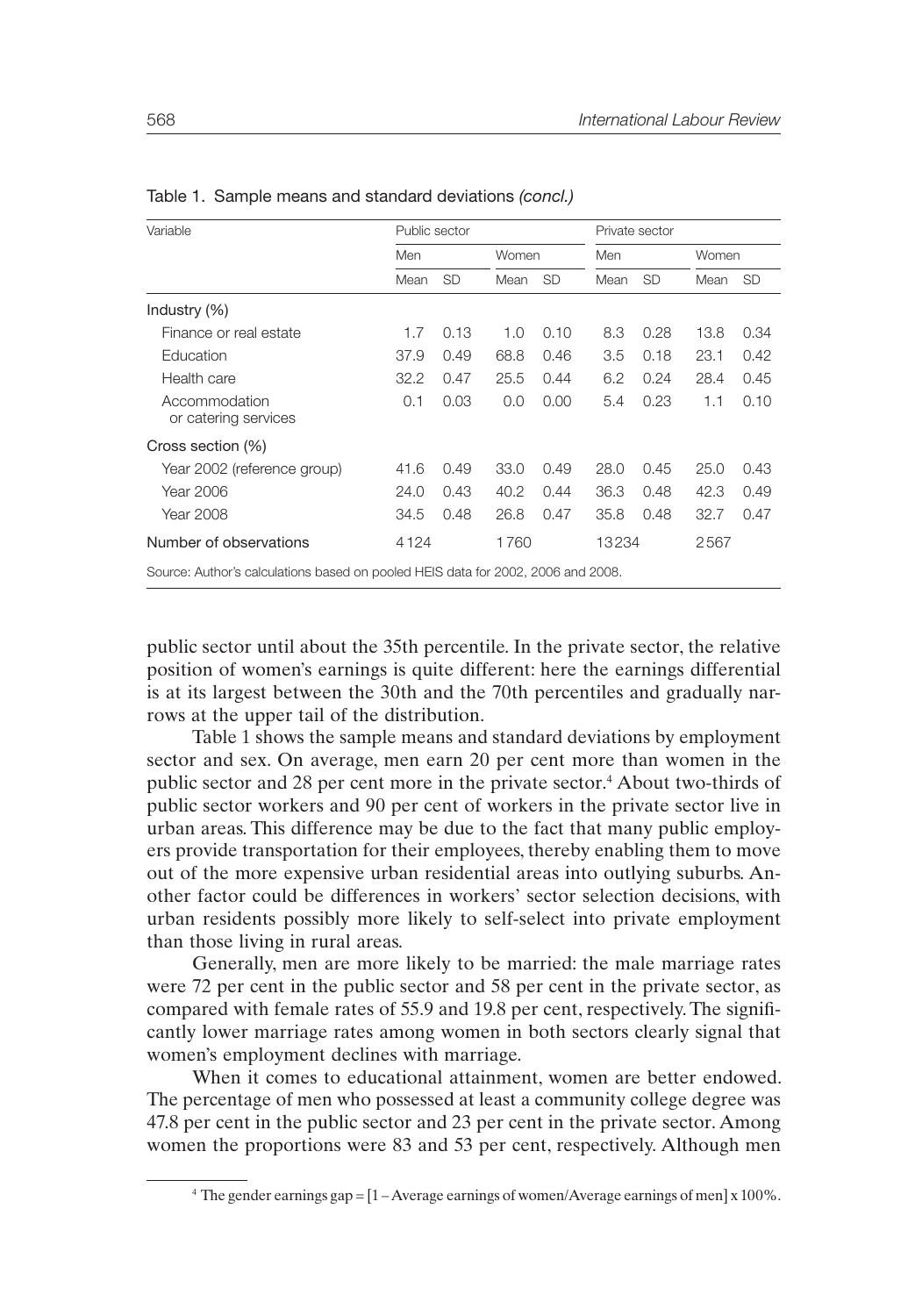and women in Jordan have equal access to education, men are still principally responsible for providing for their families. They are often compelled to enter the job market at a relatively younger age, at the expense of further education. This partly explains the higher average levels of educational attainment among women.

Regarding occupational distribution, most of the men and women in the sample worked either as (para)professionals or in industrial and manufacturing occupations. Also, most men and women in the public sector worked in education or health care. In the private sector, by contrast, men tended to work in manufacturing, trade, construction or transportation, whereas the majority of women still worked in education or health care or in the finance industry.

# **Methodology**

This study follows the approach of Neumark (1988) and Oaxaca and Ransom (1994) in conducting a traditional two-fold Oaxaca (1973) and Blinder (1973) decomposition analysis, in which the coefficients from a pooled regression over both sexes are used to decompose the estimated gender earnings differential into explained and unexplained components. The merit of this approach is its neutrality, in the sense that it does not pre-impose which of men's or women's returns are to be considered discriminatory. The coefficients underlying the earnings decompositions are obtained via Mincer-type wage regressions that are corrected for workers' labour force participation decisions. Contrary to the common practice of correcting for selection bias only in the regressions for women, I do so for both women and men, considering that in the cultural environment from which the sample is drawn, marital status and non-labour income would influence their participation decisions differently.

The earnings equations for men (m) and women (w) are given by

 $\ln(E_i^g) = X_i^g \beta^g + e_i^g$ 

 $\frac{g}{i}$  (1)

where  $g = m$ , *w* and  $i = 1, ..., n^g$ ;  $E_i^g$  represents real monthly earnings of individual *i* of gender *g*; and  $X_i^g$  is a (1 x *k*) vector of human-capital and job-specific characteristics. This vector includes a dummy variable for whether the individual is a native or migrant (taking the value of zero for migrants), another for whether he/she resides in an urban or rural area (taking the value of zero for rural residents), and a categorical variable for the highest level of educational attainment, with six categories, namely: illiterate or basic reading and writing (reference group), completed primary schooling, completed secondary schooling, two-year community college degree, four-year bachelor degree and, finally, post-graduate degree. This vector also includes the individual's potential experience (i.e. age − years of schooling − 6) and its square, his/her occupation and industry of employment. Occupation has seven categories: management, professional, technical or paraprofessional, administration or administrative support, sales (reference group), industrial or construction or equipment, and, finally, manufacturing or utilities. Industry has ten categories: mining, utilities, construction, manufacturing, wholesale or retail trade (reference group),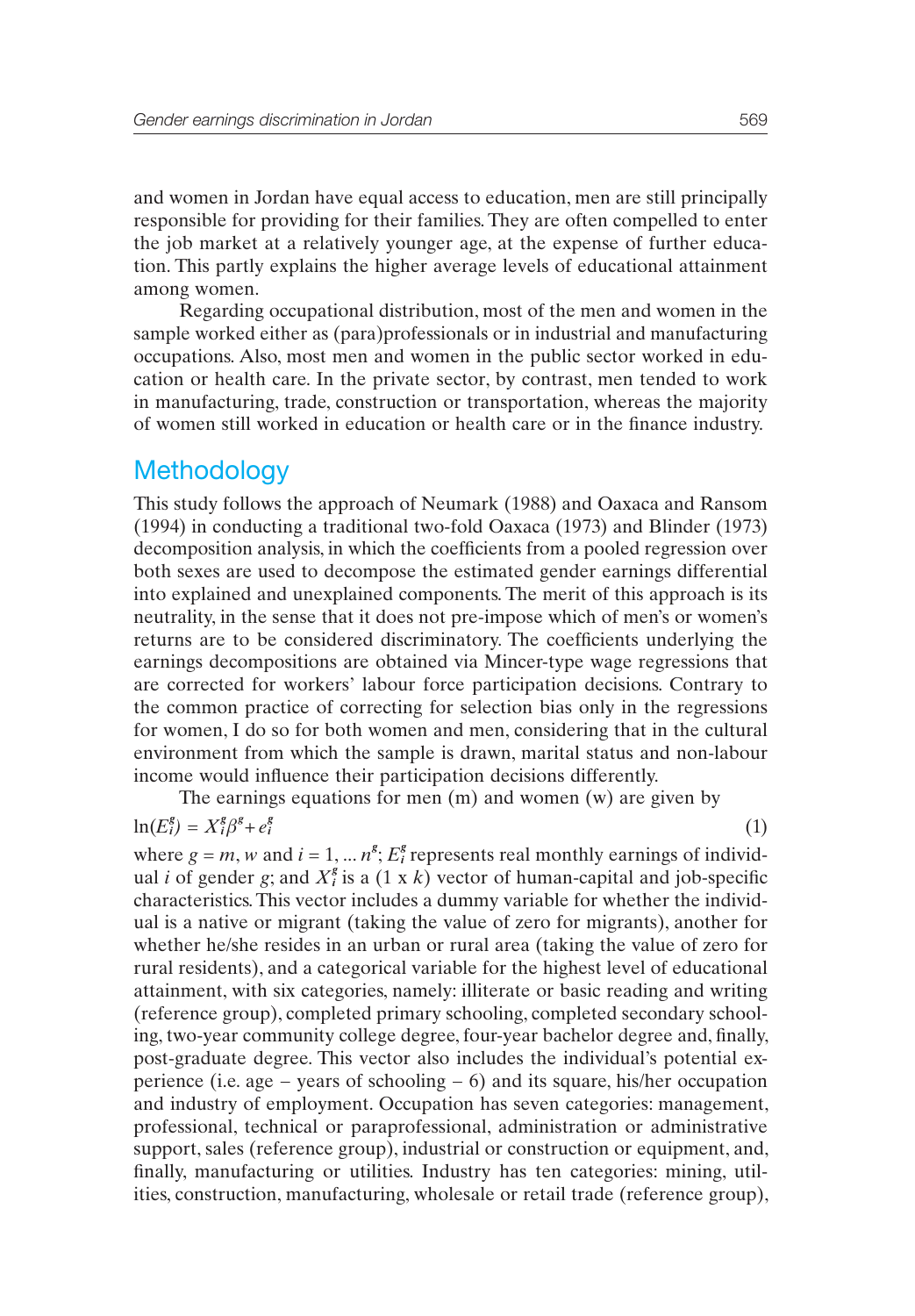transportation or warehousing, finance or real estate, education, health care, and, finally, accommodation or catering services. I also include dummies for cross sections 2002 (reference group), 2006 and 2008. Lastly,  $\beta^g$  is the  $(k \times 1)$ vector of the regressions' intercepts and estimated coefficients, and  $e_i^g$  is the corresponding error term.

Earnings are observed only in case an individual has decided to participate in wage employment. As proposed by Heckman (1979), it is therefore necessary to introduce an equation that explains a worker's participation decision, namely:

$$
P_i^* = Z_i \gamma + u_i \tag{2}
$$

where  $i = 1, \dots N$ , and  $P_i^*$  is a latent variable that reflects the individual's participation. This variable's observable counterpart  $P_i$  is a binary variable that takes the value of 1 if  $P_i^* > 0$  and the value of 0 otherwise.  $Z_i$  is a (1 x k) vector of characteristics that explain the individual's participation decision. In addition to age,<sup>5</sup> this vector includes migration, area of residence and educational attainment, which are also featured in the earnings regressions. It also includes workers' marital status and real monthly non-labour income, which influence the individual's participation decision but not his/her earnings. Marital status has four categories, namely: single (reference group), married, divorced or separated, and widowed.  $\gamma$  is the ( $k \times 1$ ) vector of estimated coefficients, and  $u_i$  is the corresponding error term. The error terms of equations (1) and (2) above are assumed to be normally distributed and correlated  $(e_i, u_i) \sim N(0, 0, \sigma_e^2, 1, \rho_{eu})$ and independent of the set of explanatory variables.

First, equation (2) is estimated as a probit for men and women separately, whose coefficients are then used to calculate the inverse Mill's ratio,  $\lambda_i(-Z_i\gamma) = \varphi(-Z_i\gamma)/[1 - \varphi(-Z_i\gamma)]$  where  $\varphi(-Z_i\gamma)$  denotes the standard normal density function and  $\mathcal{O}(-Z_i\gamma)$  denotes the standard normal cumulative distribution function. Then, the inverse Mill's ratio is included in equation (1) as a further predictor, expressed as:

$$
\ln(E_i^g) = X_i^g \beta^g + \beta_i^g \lambda_i^g + v_i^g \tag{3}
$$

where  $g = m$ , *w* and  $i = 1, ..., n^g$ ;  $\beta^g_i = \rho^g_{eu} \sigma^g_e$  is the covariance between the errors from the probit and earnings equations multiplied by the standard error of the earnings equation; and  $v_i^g$  is the error term of each sector's earnings equation after correcting for participation selection bias, such that  $v_i^g \sim N(0, \sigma_i^g)$ .

Given equation (3) above, the mean log gender earnings differential can be derived as

$$
\overline{D} = [(\overline{X}^m - \overline{X}^w)\hat{\beta}^*] + [\overline{X}^m(\hat{\beta}^m - \hat{\beta}^*) + \overline{X}^w(\hat{\beta}^* - \hat{\beta}^*)]
$$
  

$$
[(\overline{\lambda}^m - \overline{\lambda}^w)\hat{\beta}^*_{\lambda}] + [\overline{\lambda}^m(\hat{\beta}^m_{\lambda} - \hat{\beta}^*_{\lambda}) + \overline{\lambda}^w(\hat{\beta}^*_{\lambda} - \hat{\beta}^*_{\lambda})]
$$
\n(4)

The  $\hat{\beta}^*$  coefficients are the non-discriminatory coefficients obtained from a pooled regression including both sexes. The first term of equation (4) is the

<sup>&</sup>lt;sup>5</sup> The earnings regressions do not include age directly. Rather, they include "potential experience", calculated as described above.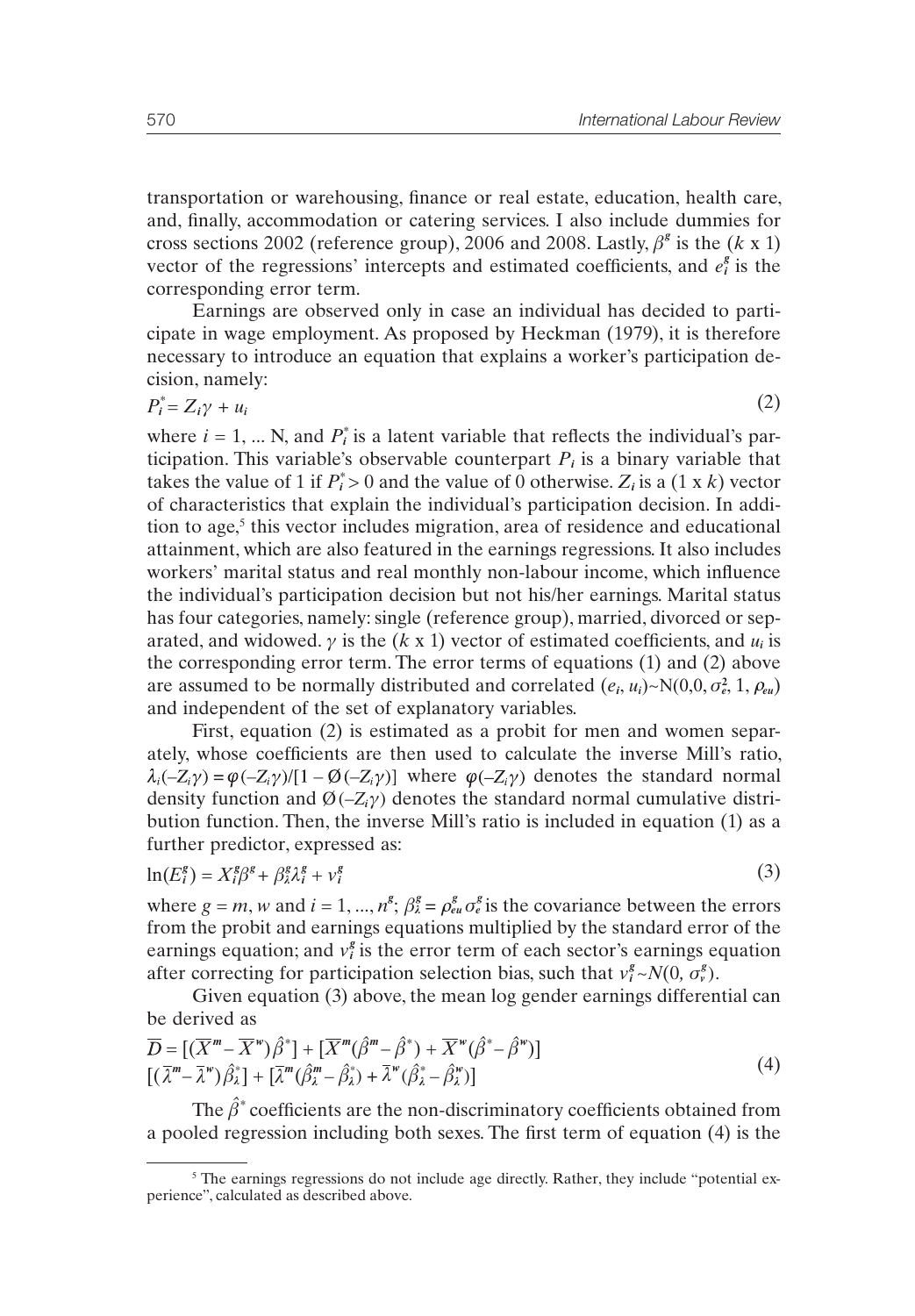part of the gender earnings differential that is due to gender differences in observable characteristics. The second term is the part due to differences in the returns to the observable characteristics, in addition to the difference in the regressions' intercepts. The latter difference represents the earnings gap that would still exist even if everything else were equal between women and men. As argued by Belzil and Hansen (2002), Heckman, Lochner and Todd (2003), Belzil (2006) and Woodcock (2008), Mincer regression intercepts are empirically affected by many factors, including workers' unobserved market ability and skills, firm and match heterogeneity, correlation between ability and schooling and "screening discrimination" (Pinkston, 2003). The third and fourth terms in equation (4) are the explained and unexplained components of selectivity, respectively.

## Empirical results

This section begins by examining the gender differences in participation and the selection-corrected wage equations. It then goes on to discuss the composition of the gender earnings differentials.

Table 2 shows the estimation results of the gender participation probits and corresponding marginal effects. Women have a weaker labour market attachment than men, as shown by their lower probabilities of engaging in wage employment with respect to age, residing in economically active urban areas, marital status, the influence of non-labour income, and the much lower constant term in the probit for women. Participation increases with age at a decreasing rate for both sexes. As regards education, higher attainment generally increases the probability of participation, with the marginal effects being stronger for women.

The cultural effect on participation and the division of roles within households – i.e. women being the presumed caretakers and men, the family breadwinners – becomes quite clear with the introduction of marital status and the effect of non-labour income. These are the instruments used to control for workers' participation decisions, as they affect participation but do not affect workers' earnings from wage employment. Marital status is shown to influence male participation significantly: married men are 48.3 per cent more likely to participate in wage employment than single men. By contrast, the probability of women's participation decreases by 14 per cent if they are married, confirming the findings of Mryyan (2012) and Assaad, Hendy and Yassine (2012). Non-labour income decreases men's participation by 14.3 per cent through its likely effect on their reservation wages, whereas its influence on women's participation is quite negligible. These results support Kanazawa's (2005) argument that earnings are a stronger statement of "reproductive success" for men than they are for women.

Table 3 shows Heckman's (1979) two-step estimators for the male and female earnings regressions. It demonstrates that the returns to education are positive and increase with the level of educational attainment for both sexes.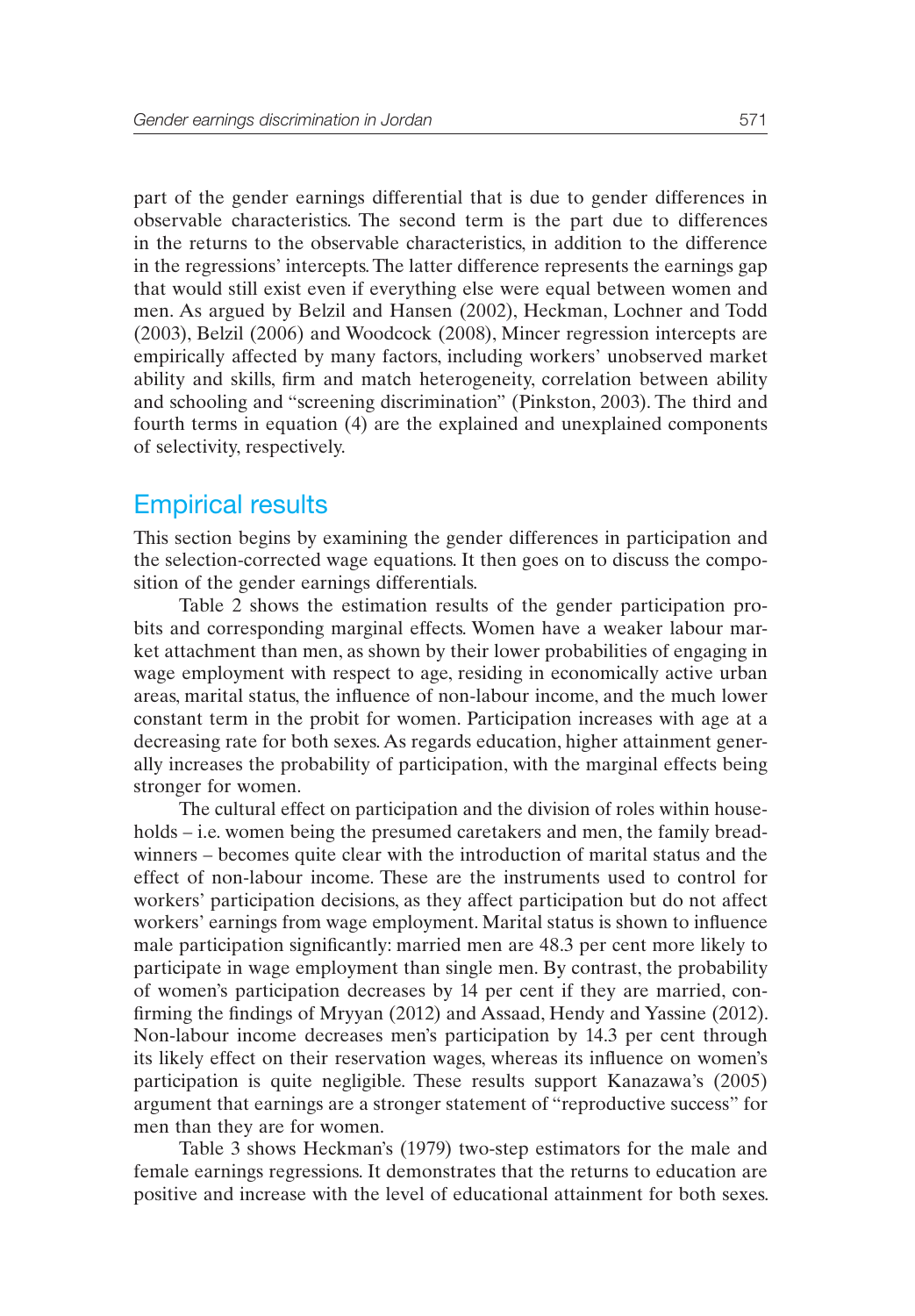| Variable               | Men                    |                         | Women                  |                         |  |  |
|------------------------|------------------------|-------------------------|------------------------|-------------------------|--|--|
|                        | $\beta$                | $\partial F/\partial x$ | $\beta$                | $\partial F/\partial x$ |  |  |
| Age                    | $0.141***$             | 0.038***                | $0.192***$             | $0.013***$              |  |  |
|                        | (0.012)                | (0.003)                 | (0.011)                | (0.001)                 |  |  |
| Age <sup>2</sup>       | $-0.002***$            | $-0.001***$             | $-0.003***$            | $-0.000***$             |  |  |
|                        | (0.000)                | (0.000)                 | (0.000)                | (0.000)                 |  |  |
| Urban                  | 0.439***               | $0.131***$              | $-0.199***$            | $-0.015***$             |  |  |
|                        | (0.031)                | (0.010)                 | (0.032)                | (0.003)                 |  |  |
| Migrant                | $-0.409***$            | $-0.128***$             | 0.276***               | $0.023***$              |  |  |
|                        | (0.094)                | (0.033)                 | (0.077)                | (0.008)                 |  |  |
| Primary school         | $0.156***$             | $0.042***$              | $-0.033$               | 0.002                   |  |  |
|                        | (0.043)                | (0.012)                 | (0.056)                | (0.004)                 |  |  |
| Secondary school       | 0.358***               | $0.086***$              | $0.335***$             | $0.027***$              |  |  |
|                        | (0.053)                | (0.011)                 | (0.062)                | (0.006)                 |  |  |
| Community college      | $0.544***$             | $0.120***$              | $1.153***$             | $0.165***$              |  |  |
|                        | (0.059)                | (0.010)                 | (0.057)                | (0.013)                 |  |  |
| Bachelor degree        | 0.784***               | $0.161***$              | 1.815***               | $0.390***$              |  |  |
|                        | (0.056)                | (0.008)                 | (0.060)                | (0.020)                 |  |  |
| Graduate degree        | 1.171***               | $0.176***$              | 2.207***               | 0.588***                |  |  |
|                        | (0.104)                | (0.007)                 | (0.140)                | (0.053)                 |  |  |
| Married                | 1.378 ***              | 0.483***                | $-1.119***$            | $-0.140***$             |  |  |
|                        | (0.075)                | (0.026)                 | (0.033)                | (0.007)                 |  |  |
| Divorced or separated  | 0.186                  | 0.046                   | $-0.361***$            | $-0.017***$             |  |  |
|                        | (0.265)                | (0.060)                 | (0.096)                | (0.003)                 |  |  |
| Widowed                | 1.225***               | $0.172***$              | $-0.742***$            | $-0.027***$             |  |  |
|                        | (0.262)                | (0.012)                 | (0.088)                | (0.002)                 |  |  |
| Non-labour income      | $-0.529***$            | $-0.143***$             | $-0.026***$            | $-0.002***$             |  |  |
|                        | (0.021)                | (0.004)                 | (0.010)                | (0.001)                 |  |  |
| <b>Year 2006</b>       | 0.011                  | 0.003                   | $-0.078***$            | $-0.005***$             |  |  |
|                        | (0.034)                | (0.009)                 | (0.033)                | (0.002)                 |  |  |
| Year 2008              | $0.060**$              | $0.016**$               | $-0.062**$             | $-0.004**$              |  |  |
|                        | (0.034)                | (0.009)                 | (0.033)                | (0.002)                 |  |  |
| Constant               | $-0.744***$<br>(0.230) |                         | $-4.224***$<br>(0.204) |                         |  |  |
| Number of observations | 14923                  |                         | 28955                  |                         |  |  |
| $x^2$ (k)              | 3118.5                 |                         | 3955.4                 |                         |  |  |
| Prob $> x^2$           | 0.000                  |                         | 0.000                  |                         |  |  |
| Pseudo R <sup>2</sup>  | 0.360                  |                         | 0.350                  |                         |  |  |

Table 2. Participation probits and marginal effects

Notes: \*, \*\* and \*\*\* indicate significance at the 10, 5 and 1 per cent levels, respectively. The values in parentheses are the robust standard errors of the estimated coefficients.

Source: Author's calculations based on pooled HEIS data for 2002, 2006 and 2008.

Compared with men, women in private-sector employment receive more favourable returns to education, whereas the opposite is true in the public sector, albeit to a lesser extent. A likely explanation is the lower relative supply of women in each educational category. Over the three cross-sections considered here, the women-to-men ratio averages 15.7 per cent in the educational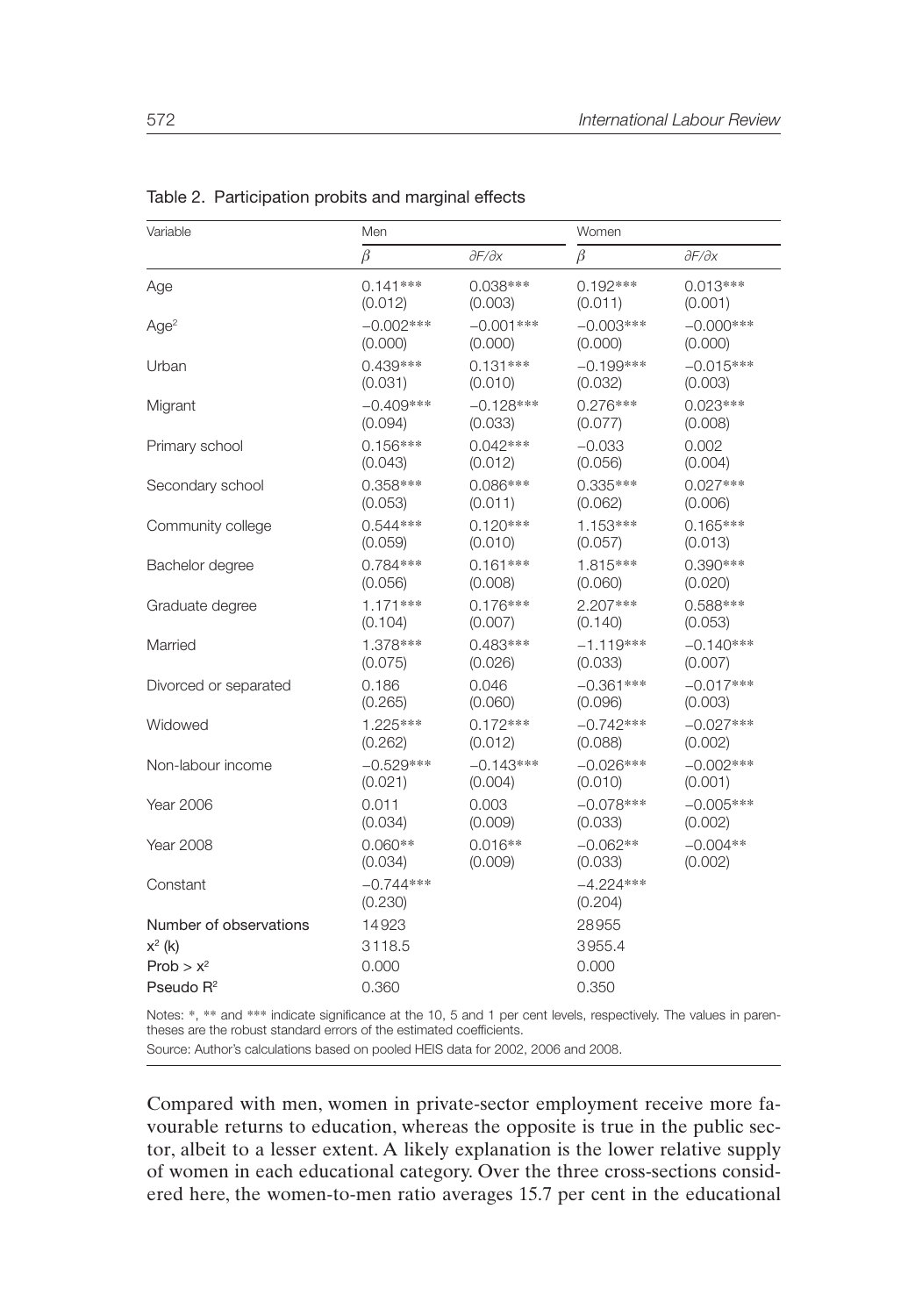|                                     | Public (Heckman)     |                     | Private (Heckman)     |             |
|-------------------------------------|----------------------|---------------------|-----------------------|-------------|
|                                     | Men                  | Women               | Men                   | Women       |
|                                     | β                    | β                   | β                     | β           |
| Urban                               | $0.041***$           | $-0.001$            | 0.097***              | 0.097       |
|                                     | (0.015)              | (0.026)             | (0.023)               | (0.079)     |
| Migrant                             | $-0.17$              | 0.148               | $-0.019$              | 0.03        |
|                                     | (0.136)              | (0.131)             | (0.03)                | (0.081)     |
| Primary school                      | $0.132***$           | $-0.014$            | $0.125***$            | $0.28**$    |
|                                     | (0.038)              | (0.079)             | (0.029)               | (0.11)      |
| Secondary school                    | 0.28 ***             | 0.063               | $0.243***$            | 0.402***    |
|                                     | (0.045)              | (0.113)             | (0.033)               | (0.123)     |
| Community college                   | 0.426***             | 0.375***            | 0.304 ***             | 0.698***    |
|                                     | (0.051)              | (0.111)             | (0.037)               | (0.145)     |
| Bachelor degree                     | 0.662 ***            | $0.572***$          | 0.634 ***             | 1.292 ***   |
|                                     | (0.059)              | (0.129)             | (0.048)               | (0.164)     |
| Graduate degree                     | 1.229 ***            | 0.927 ***           | $1.1***$              | 1.995***    |
|                                     | (0.071)              | (0.16)              | (0.085)               | (0.214)     |
| Potential experience                | 0.029 ***            | 0.031 ***           | 0.039 ***             | $0.041***$  |
|                                     | (0.002)              | (0.005)             | (0.003)               | (0.008)     |
| (Potential experience) <sup>2</sup> | 0.000***             | $-0.001***$         | $-0.001***$           | $-0.001***$ |
|                                     | (0.000)              | (0.000)             | (0.000)               | (0.000)     |
| Management                          | $0.241**$            | 0.092               | $0.716***$            | 0.554 ***   |
|                                     | (0.133)              | (0.263)             | (0.062)               | (0.196)     |
| Professional                        | 0.001                | $0.195*$            | 0.432 ***             | 0.338***    |
|                                     | (0.077)              | (0.113)             | (0.042)               | (0.103)     |
| Technical or paraprofessional       | $-0.009$             | $0.213*$            | $0.278***$            | $0.309***$  |
|                                     | (0.069)              | (0.11)              | (0.034)               | (0.101)     |
| Administration                      | $-0.025$             | 0.148               | $0.26***$             | 0.416***    |
| and administrative support          | (0.063)              | (0.11)              | (0.032)               | (0.093)     |
| Industrial, construction            | 0.001                | 0.134               | 0.025                 | $-0.195$    |
| or equipment                        | (0.061)              | (0.164)             | (0.023)               | (0.121)     |
| Manufacturing or utilities          | $-0.145**$           | 0.112               | $-0.128***$           | $-0.006$    |
|                                     | (0.06)               | (0.126)             | (0.029)               | (0.104)     |
| Mining                              | $0.57***$<br>(0.062) | 0.559***<br>(0.155) | $0.491***$<br>(0.065) |             |
| Utilities                           | $0.118**$            | $-0.097$            | $0.232***$            | 0.163       |
|                                     | (0.049)              | (0.131)             | (0.039)               | (0.181)     |
| Construction                        | $-0.168***$          | $-0.367**$          | $-0.059**$            | 0.055       |
|                                     | (0.055)              | (0.145)             | (0.027)               | (0.11)      |
| Manufacturing                       | 0.297***             | $-0.233$            | 0.067***              | $0.222**$   |
|                                     | (0.078)              | (0.193)             | (0.021)               | (0.103)     |
| Transportation or warehousing       | $0.187***$           | $-0.013$            | 0.026                 | 0.288***    |
|                                     | (0.049)              | (0.147)             | (0.022)               | (0.096)     |
| Finance or real estate              | 0.109                | 0.167               | $0.152***$            | 0.109       |
|                                     | (0.071)              | (0.144)             | (0.03)                | (0.097)     |
| Education                           | $-0.014$             | $-0.216**$          | $-0.134***$           | $-0.43***$  |
|                                     | (0.043)              | (0.098)             | (0.033)               | (0.09)      |

## Table 3. Selectivity-corrected earnings regressions

*(continued overleaf)*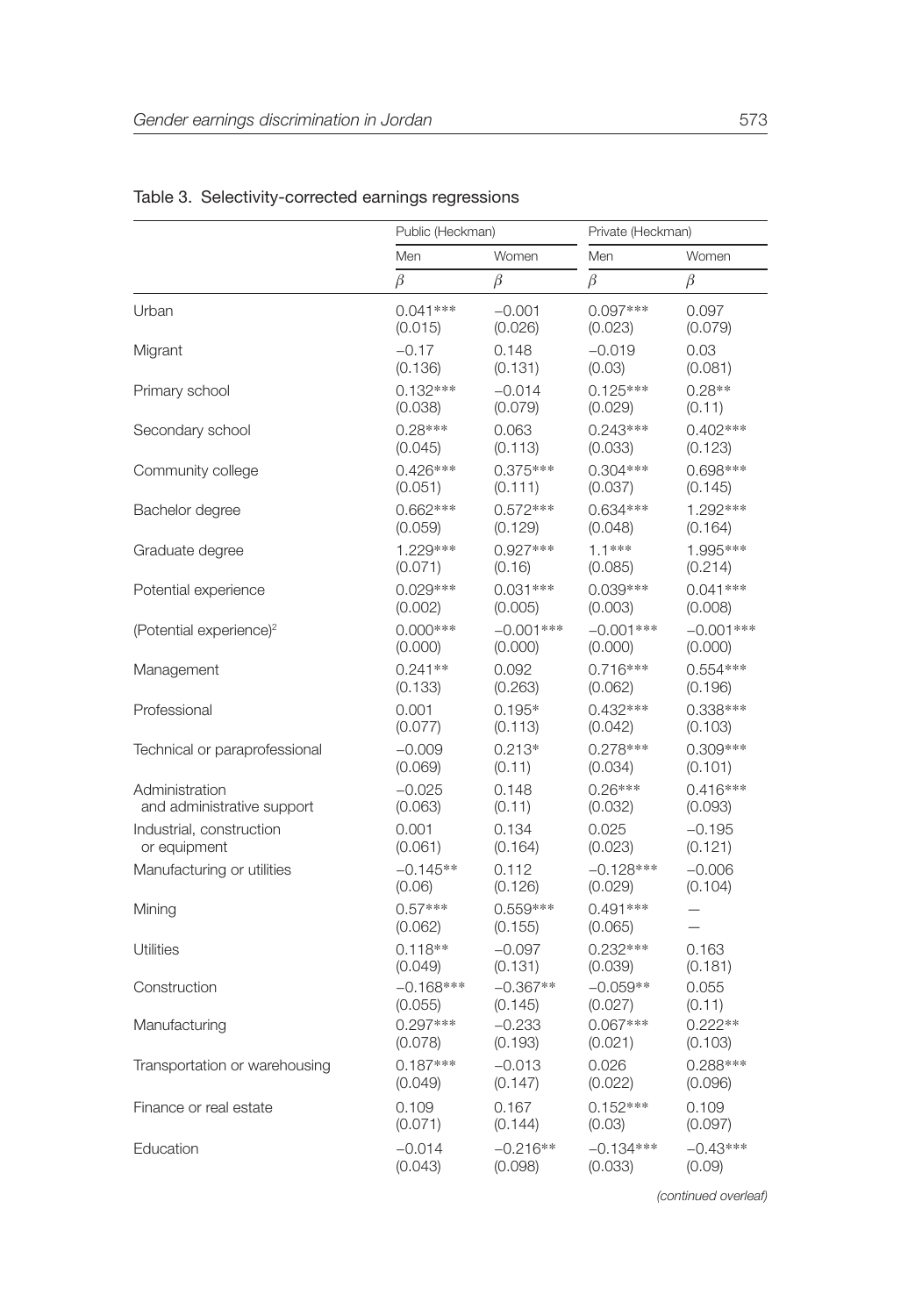|                                    | Public (Heckman)       |                      | Private (Heckman)     |                      |
|------------------------------------|------------------------|----------------------|-----------------------|----------------------|
|                                    | Men                    | Women                | Men                   | Women                |
|                                    | β                      | β                    | β                     | β                    |
| Health care                        | $-0.002$<br>(0.042)    | $-0.084$<br>(0.092)  | 0.017<br>(0.03)       | $-0.159*$<br>(0.087) |
| Accommodation or catering services | $-0.182$<br>(0.169)    |                      | $0.077**$<br>(0.038)  | $0.382**$<br>(0.154) |
| Year 2006                          | $-0.105***$<br>(0.02)  | 0.045<br>(0.031)     | $0.153***$<br>(0.018) | $0.19***$<br>(0.054) |
| Year 2008                          | $-0.109***$<br>(0.018) | $0.063**$<br>(0.032) | $0.16***$<br>(0.018)  | 0.073<br>(0.063)     |
| Lambda                             | $-0.084**$<br>(0.043)  | 0.06<br>(0.04)       | $-0.081**$<br>(0.033) | $0.131*$<br>(0.075)  |
| Constant                           | 4.856***<br>(0.077)    | 4.596***<br>(0.157)  | 4.323***<br>(0.049)   | $3.347***$<br>(0.19) |
| Number of observations             | 3414                   | 1415                 | 7008                  | 891                  |
| $F(k, N-1)$                        | 82.89                  | 15.58                | 101.59                | 30.11                |
| Prob > F                           | 0.000                  | 0.000                | 0.000                 | 0.000                |
| $R^2$                              | 0.4467                 | 0.1827               | 0.343                 | 0.4181               |

|  | Table 3. Selectivity-corrected earnings regressions (concl.) |  |
|--|--------------------------------------------------------------|--|
|  |                                                              |  |

Notes: \*, \*\* and \*\*\* indicate significance at the 10, 5 and 1 per cent levels, respectively. The values in parentheses are the robust standard errors of the estimated coefficients.

Source: Author's calculations based on pooled HEIS data for 2002, 2006 and 2008.

attainment category of completed secondary school, and 40.8 per cent for twoyear community college degree holders and above. Furthermore, the average women-to-men ratio is 30.5 per cent in the lower half of the private-sector earnings distribution, and as low as 11.8 per cent in the upper half. These ratios suggest that the higher private-sector returns to women may, indeed, be due to their relative under-supply and not to the fact that women with higher qualifications are hired in higher-paying jobs. The differential in male/female labour supply can partially be explained by the persistent perception that private sector employment is less "appropriate" for women than for men, as reflected in our data, which show that the women-to-men ratio is 19.4 per cent in the private sector, as against 42.7 per cent in the public sector. The underlying attitudes are influenced by several factors, such as the private sector's longer effective working hours and generally more liberal, yet less accommodating working conditions.

The observation that men in public sector employment receive higher returns to education than those in the private sector deserves further investigation. A plausible explanation is that workers typically prefer public-sector employment, given its higher levels of job security and non-monetary benefits. Those with a better education might therefore self-select into public employment, whereas those with less education have more limited access to public employment opportunities and therefore accept lower-paying private-sector jobs.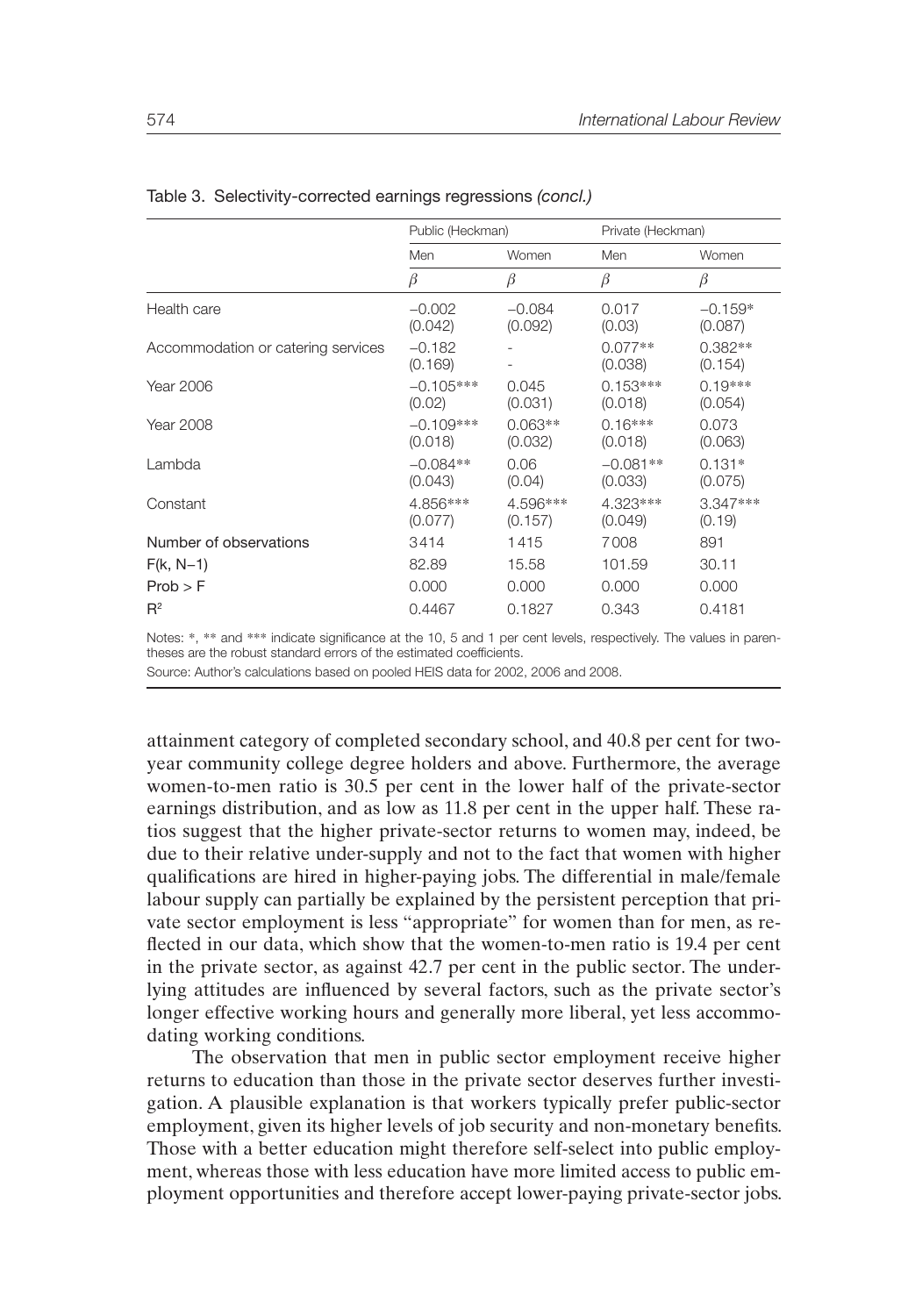With respect to experience, the returns are positive, for both sexes in both sectors, and diminishing, except for men in the public sector, for whom the returns are constant, at 3 per cent for each additional year of potential experience.The estimation results show that such returns otherwise decline at a rate of 0.2 per cent annually and are maximized in about 20 years. The results also show that employment in managerial positions increases earnings by about 24 per cent in the public sector and 72 per cent in the private sector for men, as against 9 and 55 per cent, respectively, for women. Interestingly, the estimated coefficients of the inverse Mill's ratios are negative and significant for men and positive for women in both sectors. This implies that gender participation decisions exert a negative price effect on men's relative earnings, potentially causing the earnings gap to narrow.

Table 4 shows an estimated gender earnings gap of approximately 16 per cent in the public sector and a much wider gap – of about 43 per cent – in the private sector. Collectively, gender differentials in estimated returns explain the entire gap in the former case, and over 90 per cent of it in the latter. The total explained gap, by contrast, is quantitatively negligible and statistically insignificant in both sectors. These estimates are much closer to the observed differentials than those reported by Said (2012).

However, the aggregate explained and unexplained components of the gap must be interpreted with caution because a small and insignificant total might be the result of several large and significant effects that cancel each other out. The negligible total explained gap is a case in point: women's relatively better educational endowments individually cause the gender earnings differential to shrink by 89 per cent in the public sector and by 35 per cent in the private sector, but this effect is cancelled out by other components, including the effect of potential experience. The result that higher educational attainment in Jordan reduces the gender earnings gap is consistent with the findings on Israel by Miki and Yuval (2011), who report that Israeli women with strong abilities benefit from the acquisition of more education.

With respect to the details of the unexplained part of the gap, gender differentials in the returns to education significantly improve women's relative earnings in the private sector (by 87 per cent). This means that not only do Jordanian women possess a higher average educational endowment, but they also receive higher returns to education than men. However, these favourable effects of education are completely neutralized by the differential in the regressions' intercepts. As mentioned earlier, the intercept of a Mincer wage regression captures a blend of unobserved factors, which may include the effect of screening discrimination at the point of hiring. Given the large differential in the gender regressions' intercepts shown at the bottom of table 4, it can be argued that screening discrimination at the point of entry into wage employment plays a significant role, as highlighted by Pinkston (2003).

In support of this argument, I decompose the gender earnings differential using the entire sample over both sectors, and compare the results with those of a parallel decomposition in which only new entrants into wage employment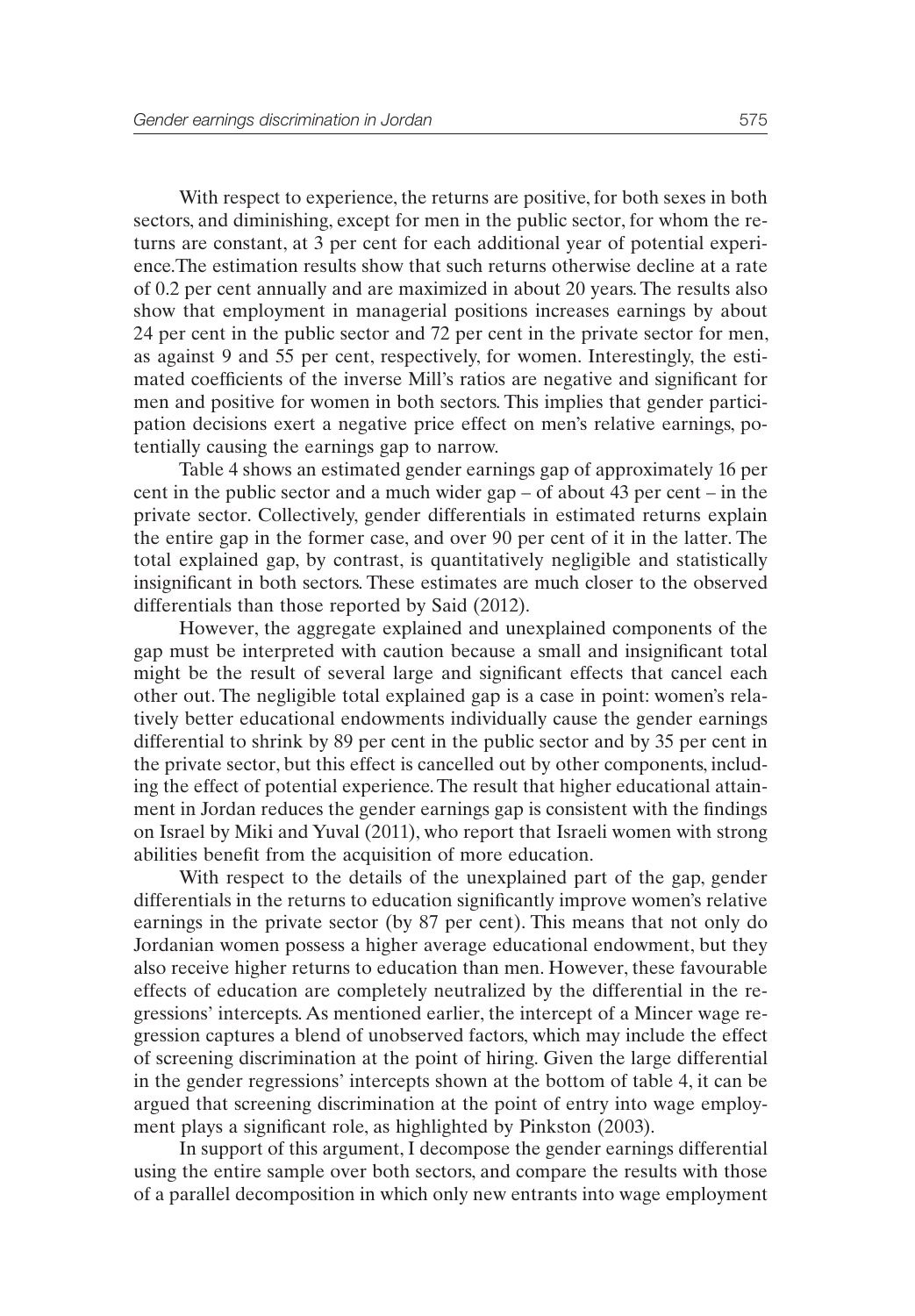|                               | Public sector          | %       | Private sector         | %       |
|-------------------------------|------------------------|---------|------------------------|---------|
| Estimated gender earnings gap | $0.159***$<br>(0.015)  |         | $0.433***$<br>(0.028)  |         |
| Total explained gap           | $-0.007$<br>(0.023)    | $-4.4$  | 0.038<br>(0.034)       | 8.8     |
| Details of explained gap      | Coefficient            | %       | Coefficient            | %       |
| Urban                         | 0.001<br>(0.001)       | 0.6     | $-0.002$<br>(0.001)    | $-0.5$  |
| Migrant                       | 0.000<br>(0.000)       | 0.0     | 0.000<br>(0.001)       | 0.0     |
| Education                     | $-0.141***$<br>(0.014) | $-88.7$ | $-0.150***$<br>(0.013) | $-34.6$ |
| Potential experience          | $0.091***$<br>(0.007)  | 57.2    | $0.160***$<br>(0.011)  | 37.0    |
| Occupation                    | $-0.018*$<br>(0.010)   | $-11.3$ | $-0.124***$<br>(0.012) | $-28.6$ |
| Industry                      | $0.057***$<br>(0.006)  | 35.8    | $0.070***$<br>(0.010)  | 16.2    |
| Year 2006                     | $0.003**$<br>(0.001)   | 1.9     | $-0.001$<br>(0.003)    | $-0.2$  |
| <b>Year 2008</b>              | $-0.001$<br>(0.001)    | $-0.6$  | $0.007***$<br>(0.003)  | 1.6     |
| Selectivity                   | 0.001<br>(0.019)       | 0.6     | 0.078***<br>(0.025)    | 18.0    |
| Total unexplained gap         | $0.166***$<br>(0.027)  | 104.4   | 0.395***<br>(0.038)    | 91.2    |
| Details of unexplained gap    | Coefficient            | %       | Coefficient            | %       |
| Urban                         | 0.028<br>(0.020)       | 17.6    | 0.001<br>(0.073)       | 0.2     |
| Migrant                       | $-0.001$<br>(0.001)    | $-0.6$  | $-0.004$<br>(0.007)    | $-0.9$  |
| Education                     | 0.100<br>(0.120)       | 62.9    | $-0.377***$<br>(0.125) | $-87.1$ |
| Potential experience          | 0.025<br>(0.040)       | 15.7    | $-0.020$<br>(0.064)    | $-4.6$  |
| Occupation                    | $-0.196$<br>(0.124)    | -123.3  | 0.011<br>(0.075)       | 2.5     |
| Industry                      | 0.16<br>(0.102)        | 100.6   | 0.065<br>(0.070)       | 15.0    |
| Year 2006                     | $-0.045***$<br>(0.011) | $-28.3$ | $-0.014$<br>(0.021)    | $-3.2$  |
| Year 2008                     | $-0.065***$<br>(0.014) | $-40.9$ | 0.028<br>(0.021)       | 6.5     |
| Selectivity                   | $-0.100**$<br>(0.049)  | $-62.9$ | $-0.271***$<br>(0.093) | $-62.6$ |
| Constant                      | 0.260<br>(0.173)       | 163.5   | 0.976***<br>(0.193)    | 225.4   |
| Number of observations        | 4829                   |         | 7899                   |         |
| Men                           | 3414                   |         | 7008                   |         |
| Women                         | 1415                   |         | 891                    |         |

#### Table 4. Decompositions of gender earnings differentials

Notes: \*, \*\* and \*\*\* indicate significance at the 10, 5 and 1 per cent levels, respectively. The values in parentheses are the robust standard errors of the estimated coefficients.

Source: Author's calculations based on pooled HEIS data for 2002, 2006 and 2008.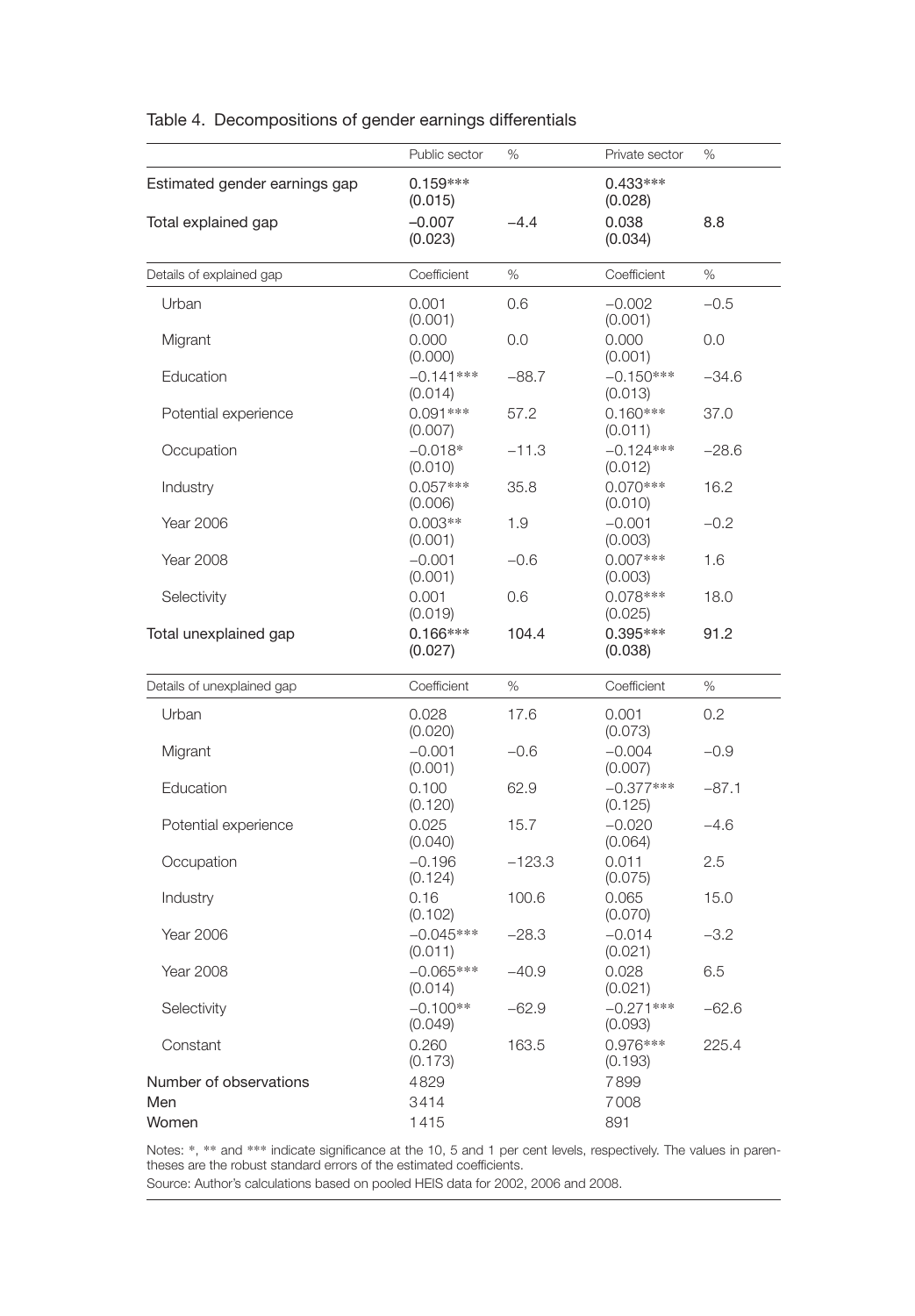are included. New entrants are identified as workers with a maximum of one year of potential experience. The men and women in this category average 14 to 15 years of schooling. Moreover, 87 per cent of men and 91 per cent of women work in professional, paraprofessional, sales or industrial occupations, whereas 72 per cent of men and 75 per cent of women work in manufacturing, wholesale and retail, finance and real estate or education. Thus, since new male and female entrants display similar characteristics in terms of education and experience, and the majority of them work in fairly similar occupations and industries, the potential influence of skill differentials and occupational and industry heterogeneity on the earnings gap at entry is considerably reduced. Consequently, more weight is assigned to screening discrimination as a plausible cause of earnings differentials among this group of workers.

The specifications of the earnings regressions for this subset of the sample are the same as those underlying the decompositions reported in table 4, except that here I include a sector dummy as I pool over both sectors. Table 5 shows a statistically significant gender earnings differential of about 29 per cent among new entrants, compared with 20 per cent for the whole sample. As expected, the explained component is small and statistically indifferent from zero because of the almost identical characteristics of the women and men in this sub-sample.

The total unexplained component, by contrast, is statistically significant and accounts for over 80 per cent of the total differential. Moreover, it is about one-third of the size of the differential in the intercepts of the decomposition that includes the whole sample. These results provide evidence that a considerable

|                                    | All                       |          | Entrants               |         |
|------------------------------------|---------------------------|----------|------------------------|---------|
|                                    | Coefficient               | $\%$     | Coefficient            | $\%$    |
| Estimated gender earnings gap      | $0.198***$<br>$(-0.015)$  |          | $0.291***$<br>(–0.092) |         |
| Total explained gap                | $-0.053***$<br>$(-0.021)$ | $-26.8$  | 0.052<br>(–0.138)      | 17.9    |
| Total unexplained gap              | $0.252***$<br>$(-0.023)$  | 127.3    | $0.240*$<br>(–0.138)   | 82.5    |
| Unexplained gap excluding constant | $-0.498***$<br>$(-0.138)$ | $-251.5$ | $-0.04$<br>(–0.835)    | $-13.7$ |
| Constant                           | $0.750***$<br>$(-0.139)$  | 378.8    | 0.28<br>$(-0.811)$     | 96.2    |
| Number of observations             | 12728                     |          | 225                    |         |
| Men                                | 10422                     |          | 97                     |         |
| Women                              | 2306                      |          | 128                    |         |

#### Table 5. Comparison of gender earnings differential decompositions: New entrants vs whole sample

Notes: \*, \*\* and \*\*\* indicate significance at the 10, 5 and 1 per cent levels, respectively. The values in parentheses are the robust standard errors of the estimated coefficients.

Source: Author's calculations based on pooled HEIS data for 2002, 2006 and 2008.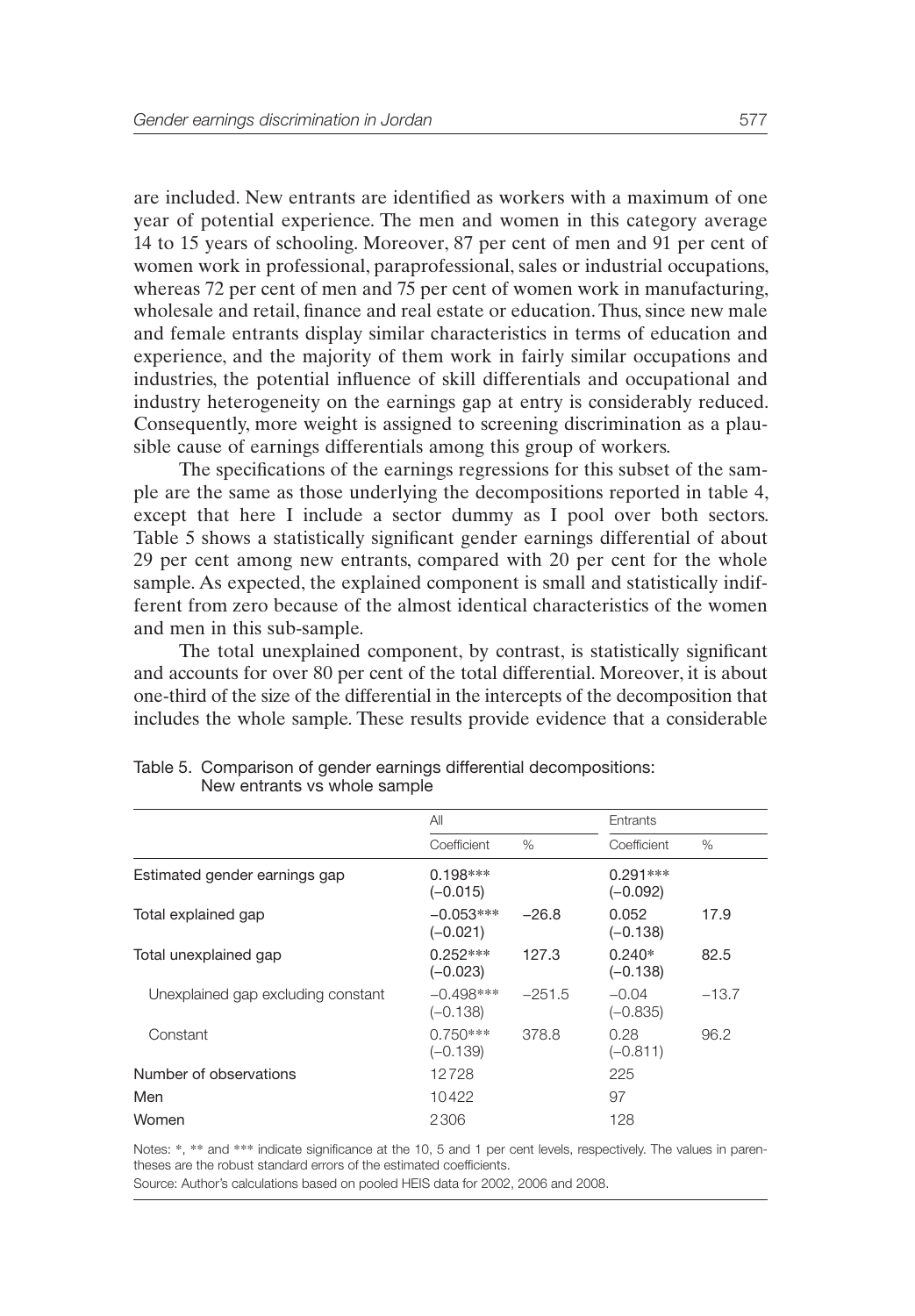part of the gender earnings differential in Jordan is initiated at entry, which is captured by the differential in the regressions' intercepts. One explanation is that, in employers' perceptions, hiring women comes with the risk of future labour market interruptions since their economic decisions are expected to be subordinate to their "primary roles" as mothers and wives. Employers may therefore offer lower entry wages to women than they do to men. This effect, however, diminishes with tenure, when employers begin to observe women's actual productivity at the workplace, as reflected in the estimated gap for the whole sample, which is 9 per cent smaller than the estimated gap for new entrants only.

Finally, the explained component of selectivity in table 4, which captures the total observed gender difference in participation behaviour (i.e. the third term in equation 3), causes the gender earnings differential to widen due to the lower participation rates of women. Moreover, the unexplained component of selectivity (i.e. the fourth term in equation 3) captures the total price effect of gender participation behaviour. This term shrinks the earnings gap by 62.9 per cent in the public sector and by 62.6 per cent in the private sector. This is explained by the fact that many lower skilled, less educated women who would potentially earn lower wages choose not to participate in the labour force, thereby having a positive effect on women's average relative earnings, ceteris paribus.

# Concluding remarks

In the light of Jordan's long-standing commitment to gender equity and equal pay, this article has investigated the persistent gender earnings differentials in Jordan's public and private sectors, as well as the influence of labour market participation decisions on these differentials. It shows that the gender earnings differential is entirely attributable to the Oaxaca-Blinder total unexplained gap – the component that typically captures the effect of discrimination. It also shows that the relative participation decisions of women and men cause the gap to narrow significantly, as many women with lower levels of educational attainment have a much lower probability of participation, and thus appear to "avoid" potentially lower earnings by staying out of the labour force. Moreover, women's participation declines with marriage and is not affected by non-labour income, which further confirms the prevalence of their culturally assigned role as family caretakers. A carefully designed childcare programme, including a government-subsidized childcare allowance incorporated into women's wages, might succeed in increasing the labour force participation of mothers, though this could have unpredictable consequences for the observed gender earnings gap depending on uptake among women with low vs high educational attainment.

Where both women and men are recruited into fairly similar occupational categories and possess identical levels of educational attainment and experience, there is also evidence that a significant part of the earnings differential is initiated on entry into wage employment through screening discrimination.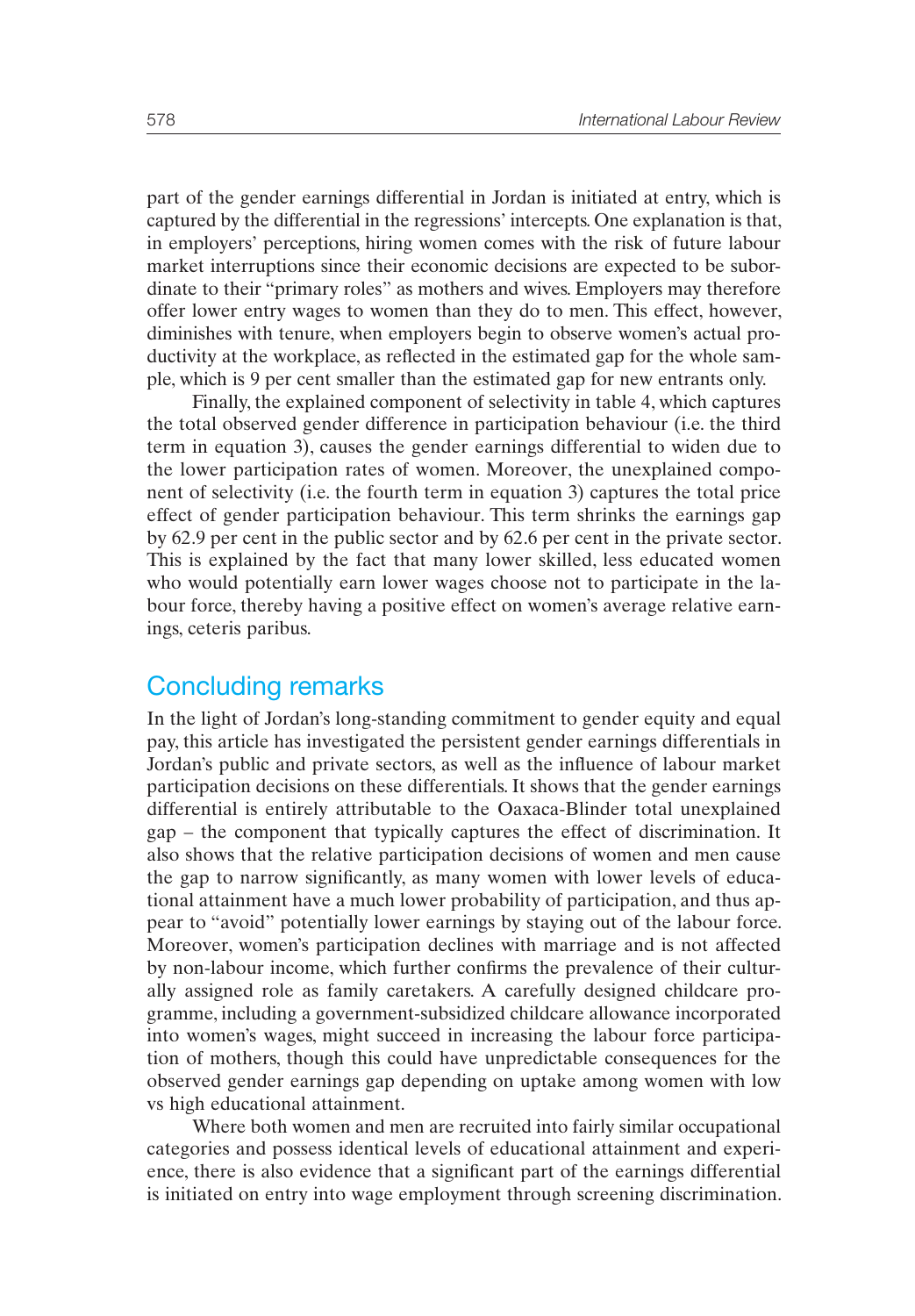This may be explained by the "noisier" signals regarding the productivityrelated characteristics of women at the point of entry, when compared with men. Only after some time in employment does the real effect of such characteristics become more influential in regard to relative earnings, as reflected in the fact that the gender pay gap is actually wider among new entrants than across the whole sample, and in women's eventually higher relative returns to education in the private sector.

This finding highlights the urgency of introducing and enforcing antidiscrimination legislation in Jordan's labour market, not only at the workplace, during employment, but also at the recruitment stage. While ratification of the anti-discrimination Conventions of the ILO and the United Nations is a sign of good intentions, it is insufficient to eliminate the country's persistent gender earnings differentials.

#### **References**

- Akhmedjonov, Alisher. 2012. "New evidence on pay gap between men and women in Turkey", in *Economics Letters*, Vol. 117, No. 1, pp. 32–34.
- Assaad, Ragui; Hendy, Rana; Yassine, Chaimaa. 2012. *Gender and the Jordanian labor market*. ERF Working Paper No. 701. Dokki (Giza, Egypt), Economic Research Forum.
- Belzil, Christian. 2006. *Testing the specification of the Mincer wage equation*. Groupe d'Analyse et de Théorie Économique (GATE), UMR 5824 du Centre National de la Recherche Scientifique (CNRS), Working Paper No. 06-08. Ecully, CNRS.
- —; Hansen, Jörgen. 2002. *Unobserved ability and the return to schooling*. IZA Discussion Paper No. 508. Bonn, Institute for the Study of Labor (IZA).
- Biltagy, Marwa. 2014. "Estimation of gender wage differentials in Egypt using Oaxaca decomposition technique", in *Topics in Middle Eastern and North African Economies*, Vol. 16, No. 1 (May), pp. 17–42.
- Blinder, Alan S. 1973. "Wage discrimination: Reduced form and structural estimates", in *Journal of Human Resources*, Vol. 8, No. 4, pp. 436–455.
- Dah, Abdallah; Abosedra, Salah; Dahbourah, Farouk. 2010. "Gender pay discrimination in Lebanon: Assessment of recent data", in *Oxford Journal: An International Journal of Business and Economics*, Vol. 5, No. 1, pp. 138–147.
- Daoud, Yousef. 2005. "Gender gap in returns to schooling in Palestine", in *Economics of Education Review*, Vol. 24, No. 6, pp. 633–649.
- El-Hamidi, Fatma; Said, Mona. 2005. *Wage inequality by education and gender in MENA: Contrasting the Egyptian and Moroccan experiences in the 1990s*. Paper presented to the 12th Annual Conference of the Economic Research Forum (ERF), held in Cairo, 19–21 Dec. Dokki (Giza), ERF.
- Heckman, James J. 1979. "Sample selection bias as a specification error", in *Econometrica*, Vol. 47, No. 1, pp. 153–161.
- —; Lochner, Lance J.; Todd, Petra E. 2003. *Fifty years of Mincer earnings regressions*. NBER Working Paper No. 9732. Cambridge, MA, National Bureau of Economic Research.
- Kanazawa, Satoshi. 2005. "Is 'discrimination' necessary to explain the sex gap in earnings?", in *Journal of Economic Psychology*, Vol. 26, No. 2, pp. 269–287.
- Kandil, Lamia E. 2009. *Gender wage discrimination in Egypt: A quantile regression analysis*. Working Paper. Paris, Université Paris I Panthéon-Sorbonne.
- Miki, Malul; Yuval, Fany. 2011. "Using education to reduce the wage gap between men and women", in *Journal of Socio-Economics*, Vol. 40, No. 4, pp. 412–416.
- Mryyan, Nader. 2012. *Demographics, labor force participation and unemployment in Jordan*. ERF Working Paper No. 670. Dokki (Giza, Egypt), Economic Research Forum.